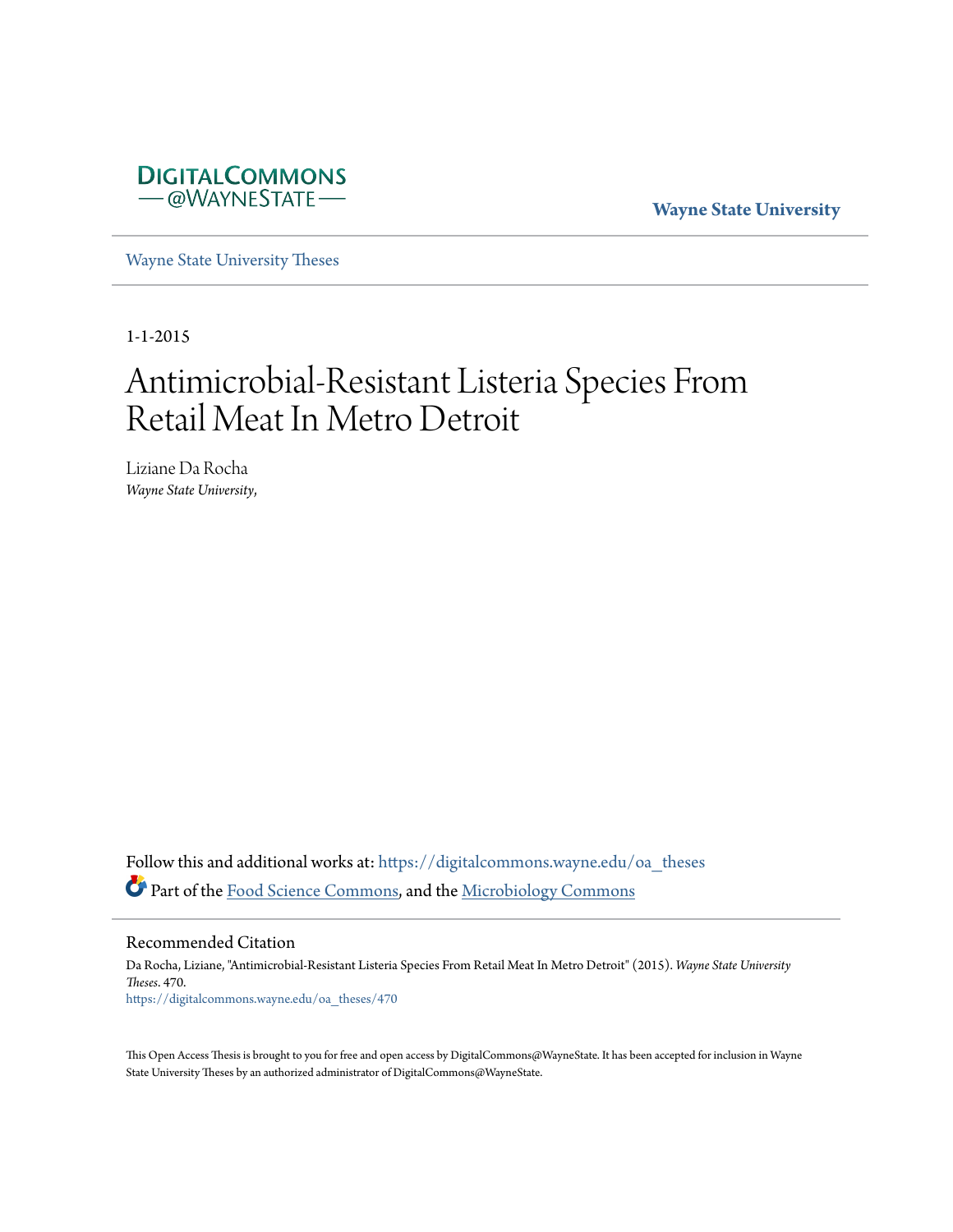# **ANTIMICROBIAL-RESISTANT** *LISTERIA* **SPECIES FROM RETAIL MEAT IN METRO DETROIT**

by

## **LIZIANE SIPPEL DA ROCHA**

## **THESIS**

Submitted to the Graduate School

of Wayne State University,

Detroit, Michigan

in partial fulfillment of the requirements

for the degree of

## **MASTER OF SCIENCE**

2015

MAJOR: NUTRITION AND FOOD SCIENCE

 $\mathcal{L}_\text{max}$  , and the set of the set of the set of the set of the set of the set of the set of the set of the set of the set of the set of the set of the set of the set of the set of the set of the set of the set of the

Approved By:

Advisor Date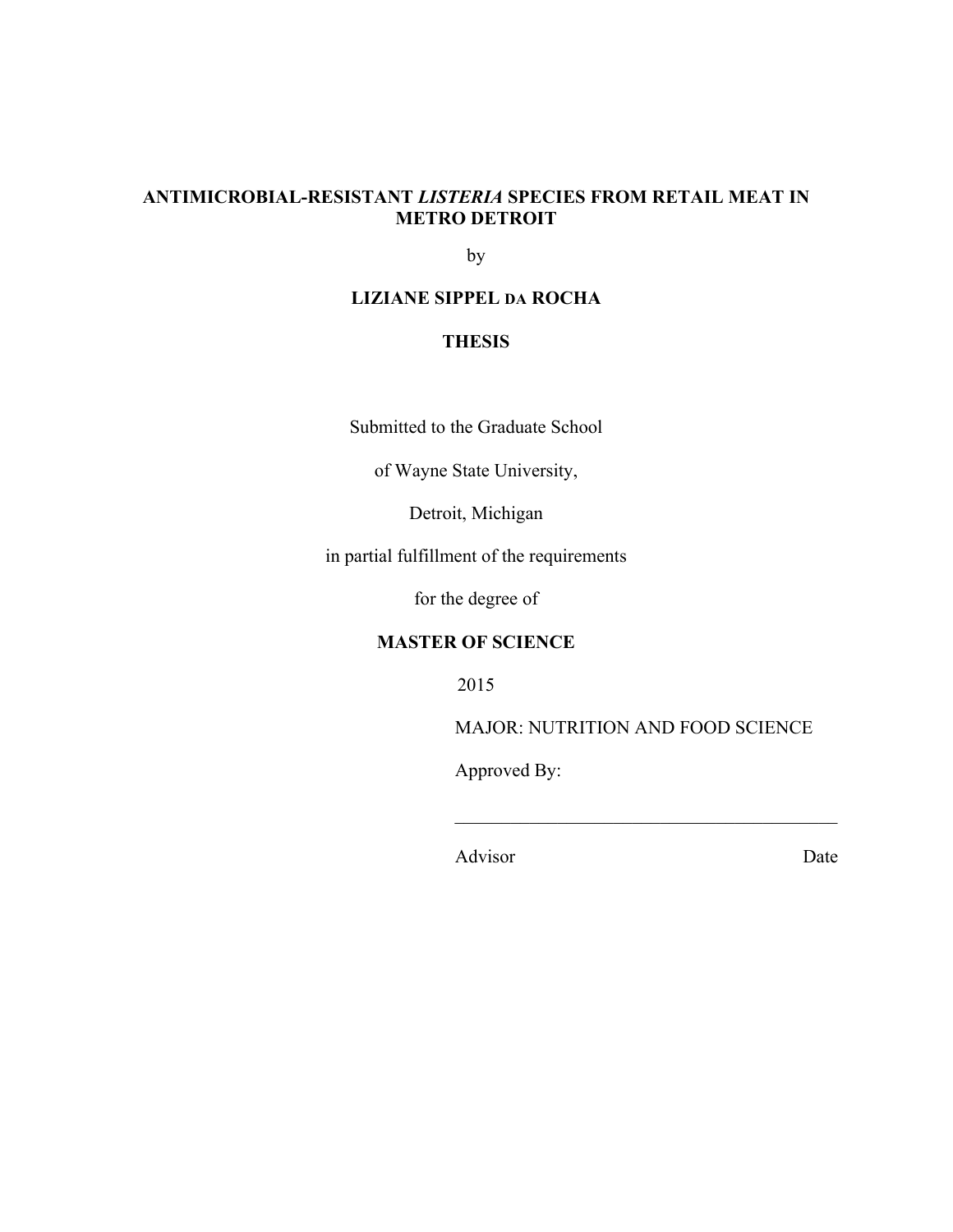# **© COPYRIGHT BY**

# **LIZIANE SIPPEL DA ROCHA**

**2015**

**All Rights Reserved**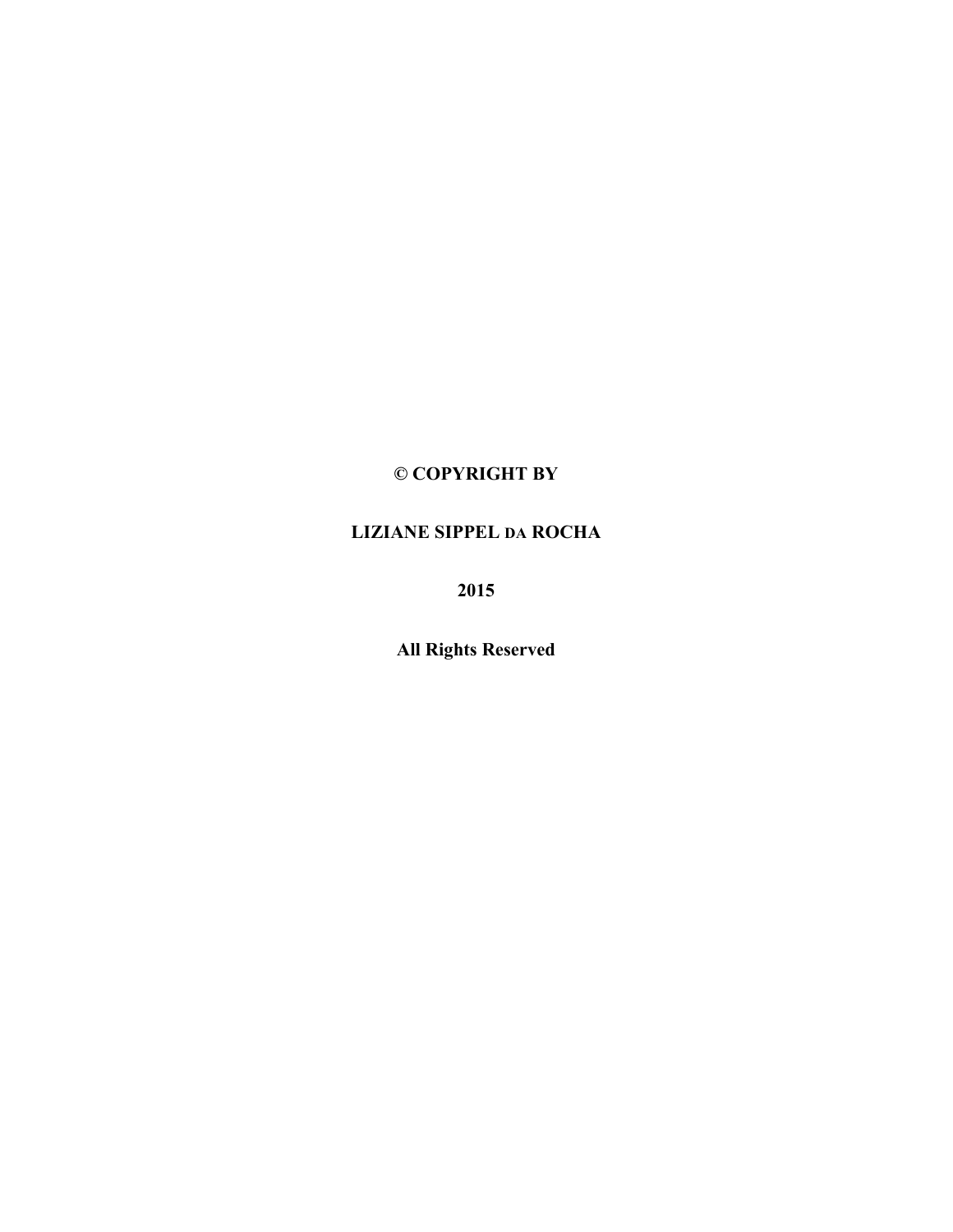#### **DEDICATION**

This thesis is dedicated to my husband, Sandro R. P. da Rocha, whose love and support surrounded me at every moment of this journey, my daughters Luiza, Caroline and Giulia for their love and understanding when I was busy with my studies and sometimes there was not time for a playtime; my parents, Jose Walter and Vanete, and parents in law Waldyr (in memorian) and Josefina, for their words of support and encouragement when I needed. To my brother Rafael and sisters in law Andreia and Verginia, and all my friends in a way or the other always encouraged and supported me to follow it through. I can not thank you enough!!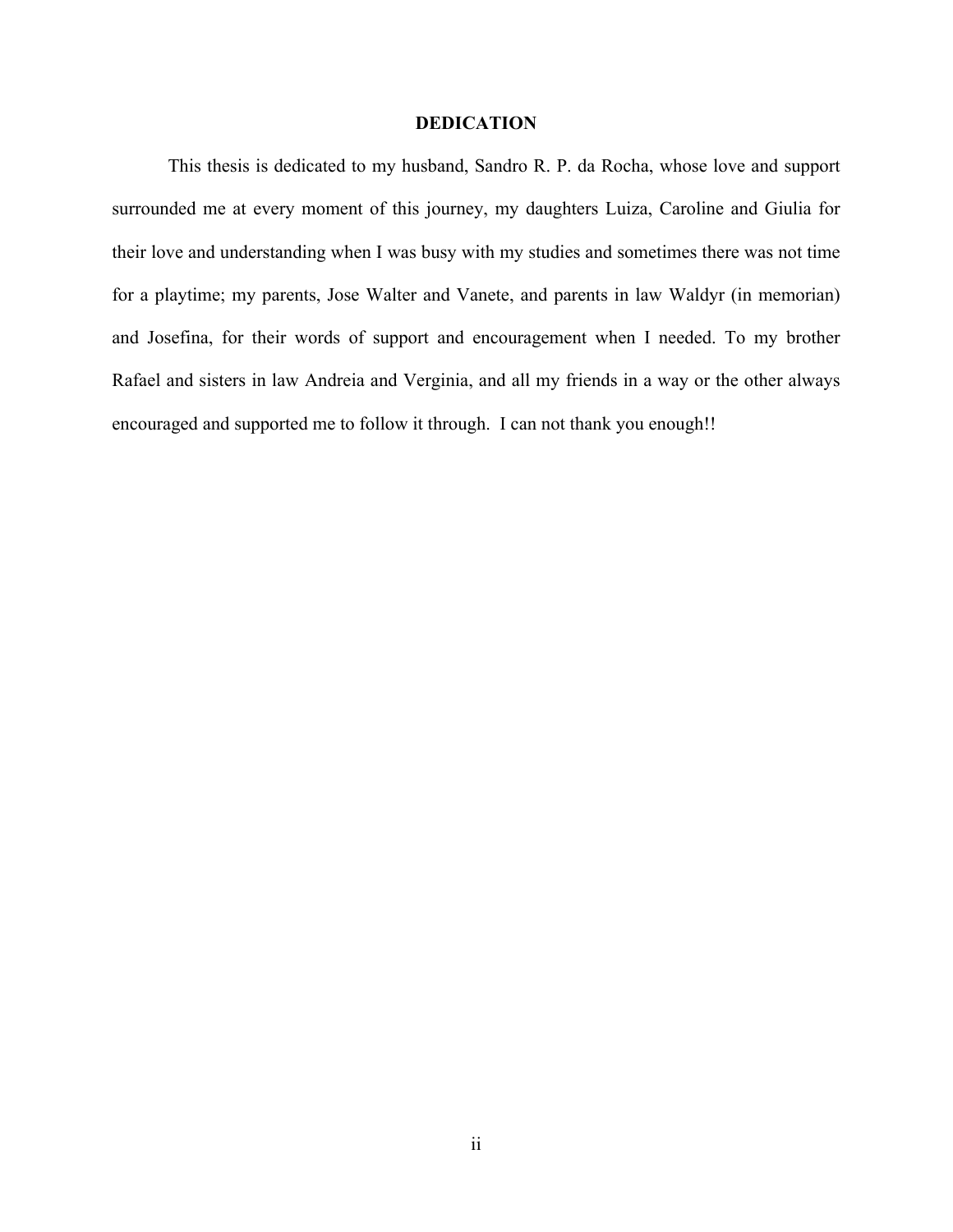#### **ACKNOWLEGMENTS**

I would like to acknowledge and thank my advisor Dr. Yifan Zhang for all her support and guidance throughout the study and most importantly for being patient and believing in me. I would also like to express my appreciation to the laboratory partners Kanika Bhargava and Gayathri Gunathilaka for their help, friendship and encouragement, and the undergraduates Vasiana Tomco, Muhammad Chbib and Elio Monsour for their help and assistance. My gratitude also goes to all the faculty and staff of the Wayne State University Department of Nutrition and Food Science, especially my committee members Dr. Ahmad Heydari and Dr. Kequan Zhou, the Graduate Advisor Dr. Pramod Khosla and the Department Chair Dr Ahmad Heydari. I would like to thank Yi Chen from Center for Food Safety and Applied Nutrition (CFSAN), US Food and Drug Administration, for sharing *L. monocytogenes* H2446 for PFGE.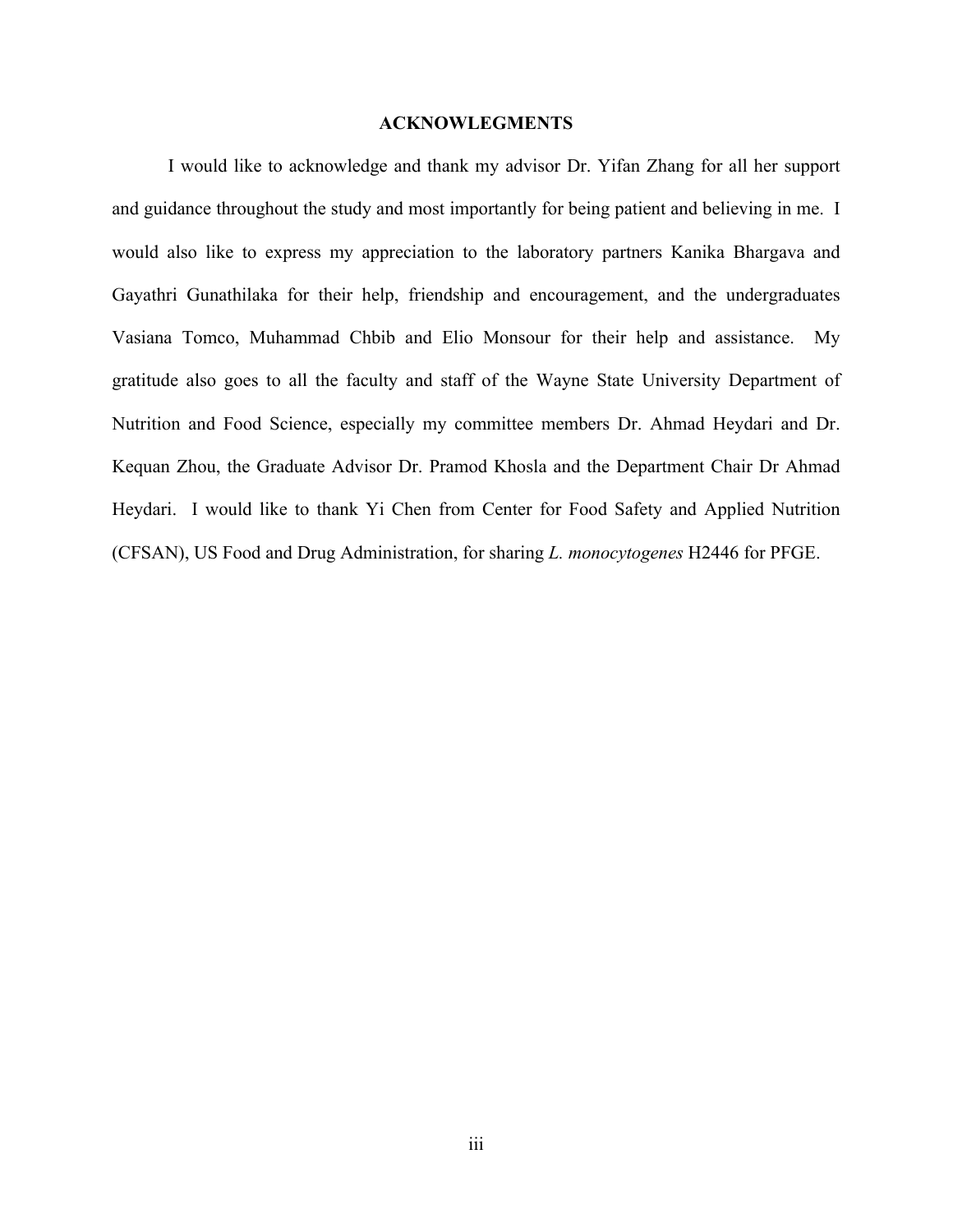# **TABLE OFCONTENTS**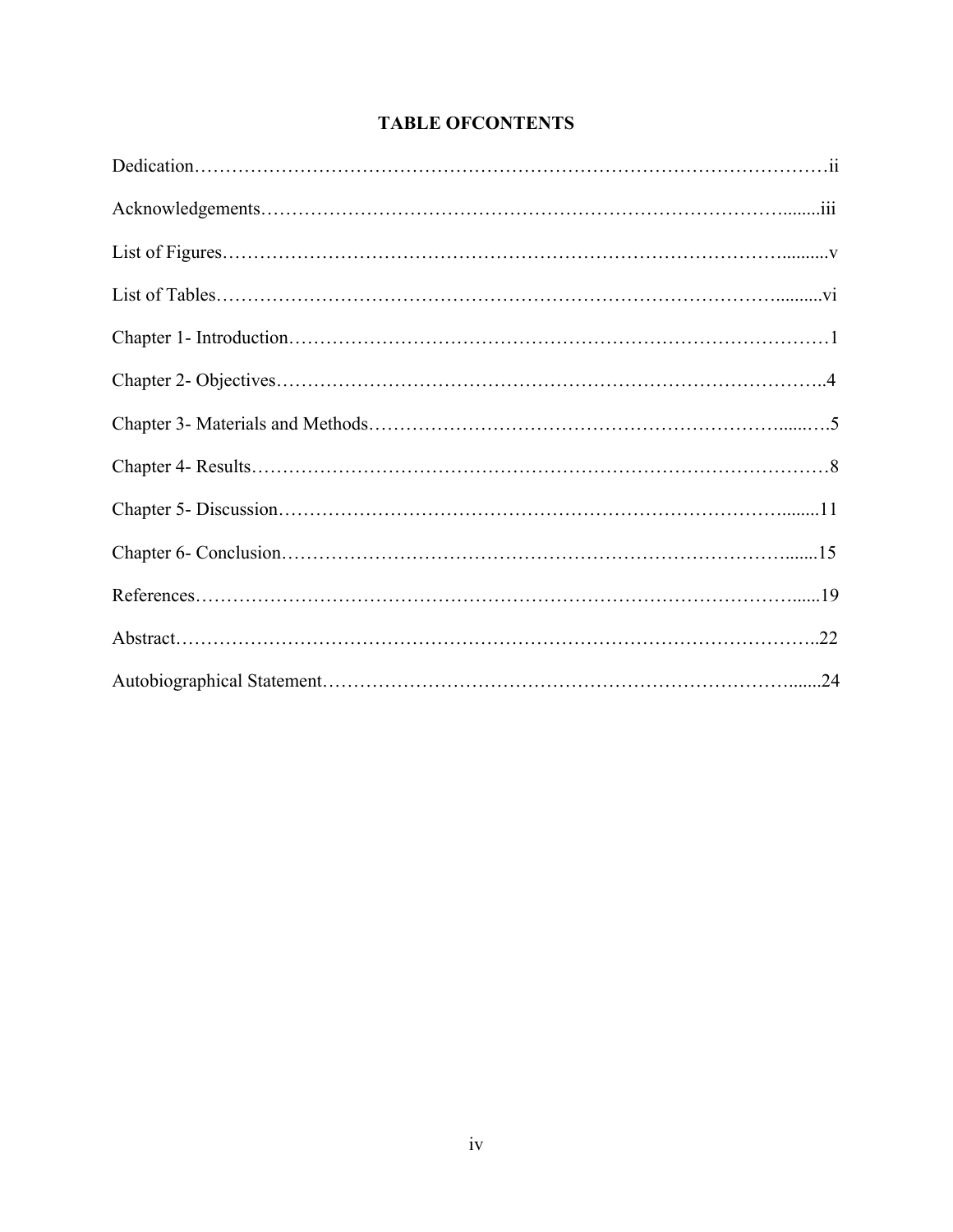# **LIST OF FIGURES**

|  |  |  |  | Figure 1: Dendrogram of PFGE profiles based on AscI digestion of <i>L. monocytogenes</i> isolates |  |
|--|--|--|--|---------------------------------------------------------------------------------------------------|--|
|  |  |  |  |                                                                                                   |  |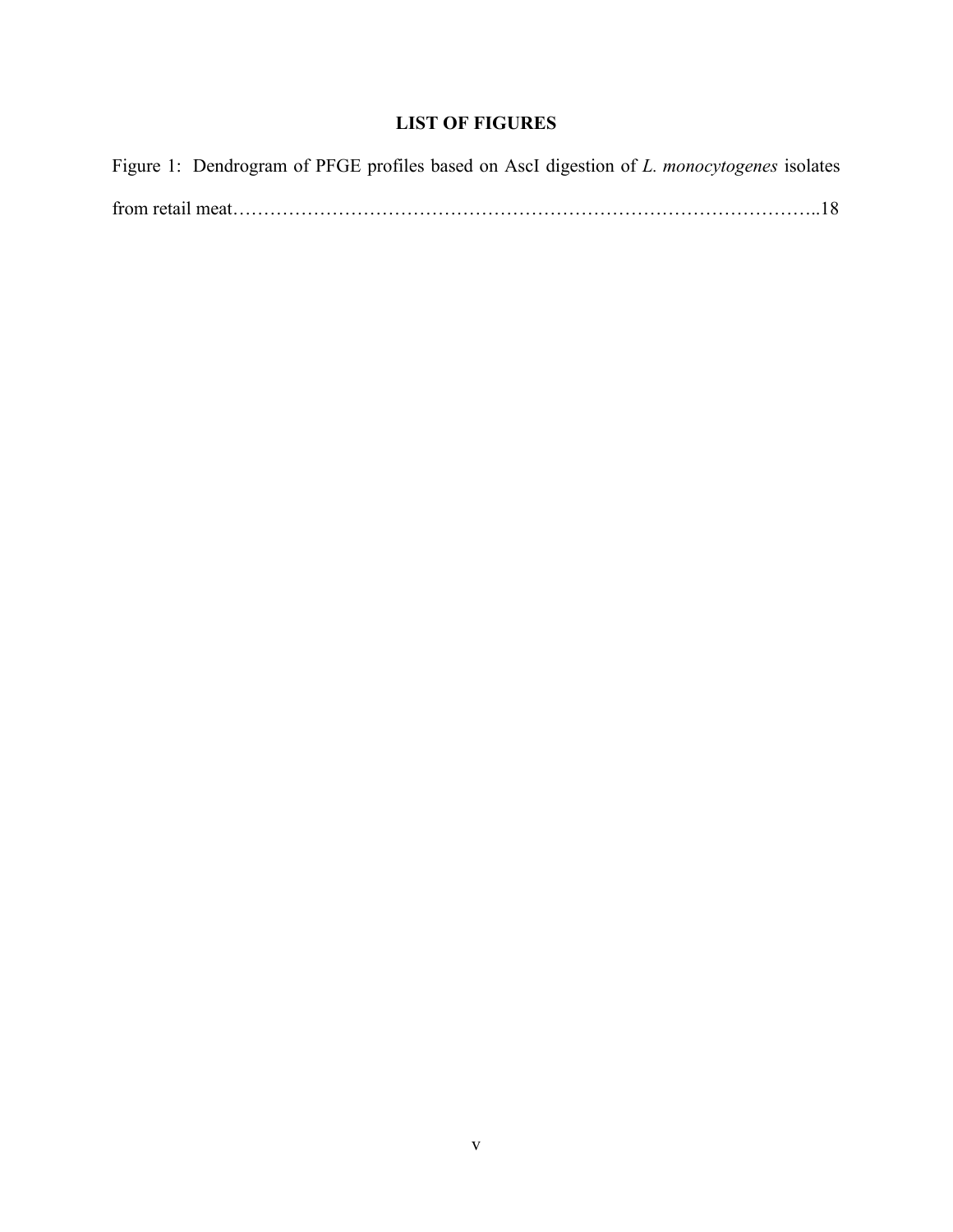# **LIST OF TABLES**

| Table 2: Distribution of antimicrobial-resistant <i>Listeria</i> species in this study20 |  |
|------------------------------------------------------------------------------------------|--|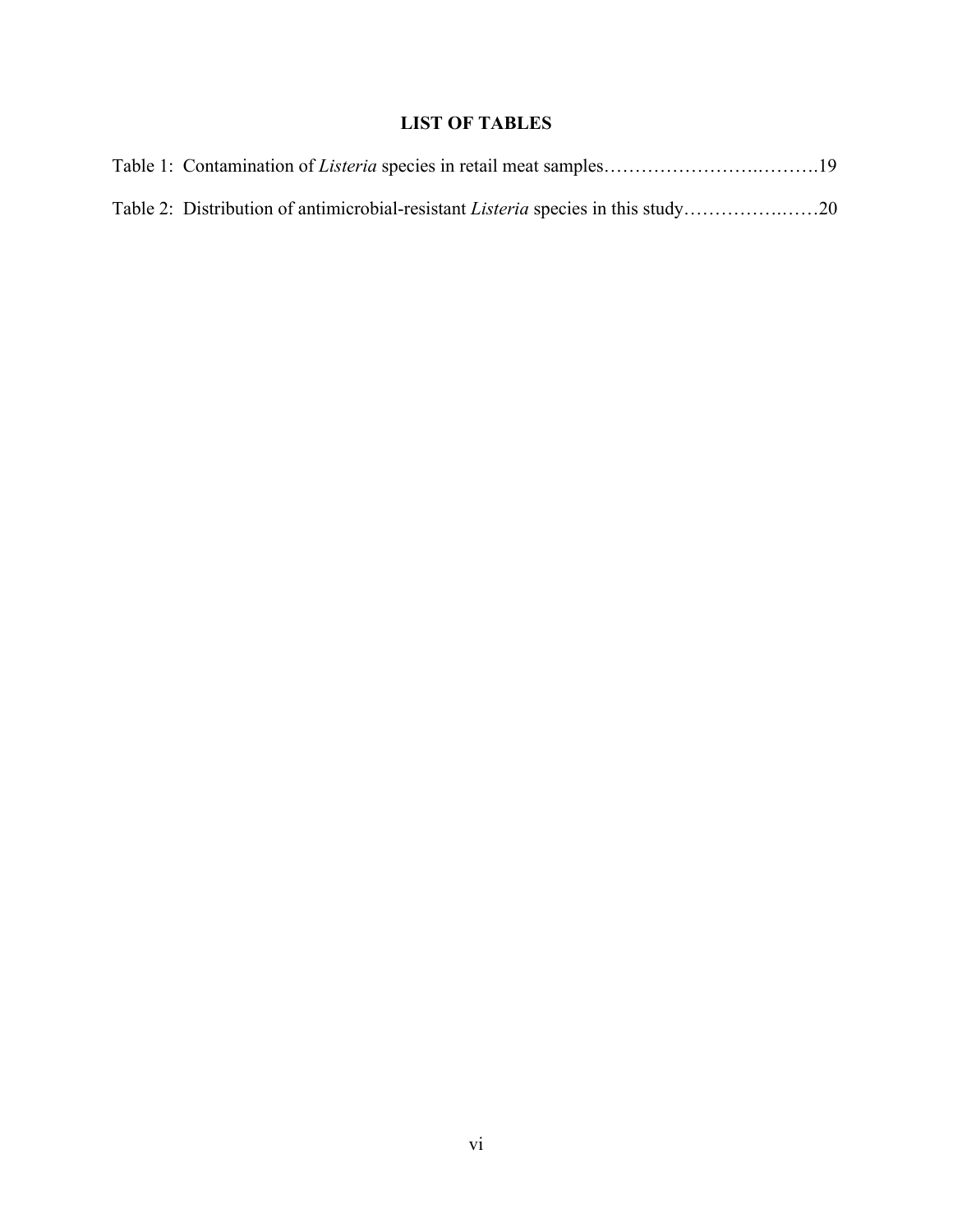#### **Introduction**

*Listeria* are Gram-positive rod-shaped bacteria and ubiquitous in the environment. They are remarkably tolerant to harsh environmental conditions such as temperature changes, detergents, high salt concentrations, extreme pHs, and resistance to freezing and drying [1] [2]. *Listeria* are able to survive in many food manufacturing processes [3] due to their psychrotrophic nature, meaning being able to propagate at the refrigeration temperature. A variety of foods such as smoked seafood, raw and cooked meats, dairy products such as milk, ice cream and soft cheeses, ready to eat (RTE) meats, raw vegetables and fruits have been associated with the disease transmission of foodborne listeriosis [4, 5]. It is also worth to mention that cross contamination can occur at any time during food handling, food processing and post processing.

*Listeria* are composed of eight species, including *Listeria grayi*, *Listeria innocua*, *Listeria ivanovii*, *Listeria monocytogenes*, *Listeria seeligeri*, *Listeria welshimeri*, and two recently-identified species, *Listeria marthii* [6] and *Listeria rocourtiae* [7]. The common *Listeria* isolated from food are *L. innocua*, *L. monocytogenes*, *L. seeligeri*, and *L. welshimeri* [8- 10], among which *L. monocytogenes* is the only human pathogenic species. Listeriosis, the disease caused by *Listeria* infection, is among the leading causes of death from foodborne illness. *L. monocytogenes* causes an estimated of 1,591 cases and 255 deaths in the United States annually, with mortality rates ranging from 20 to 30% in foodborne outbreaks. *L. monocytogenes* invades human intestinal cells and survives and proliferates inside phagocytic vacuoles and nonphagocytic cells, such as epithelial cells, hepatocytes, and endothelial cells [11, 12]. For healthy individuals, *Listeria* may cause mild symptoms or have no effect at all. Gastrointestinal, flu like symptoms, fever, muscle ache, nausea, vomiting and diarrhea are common signs of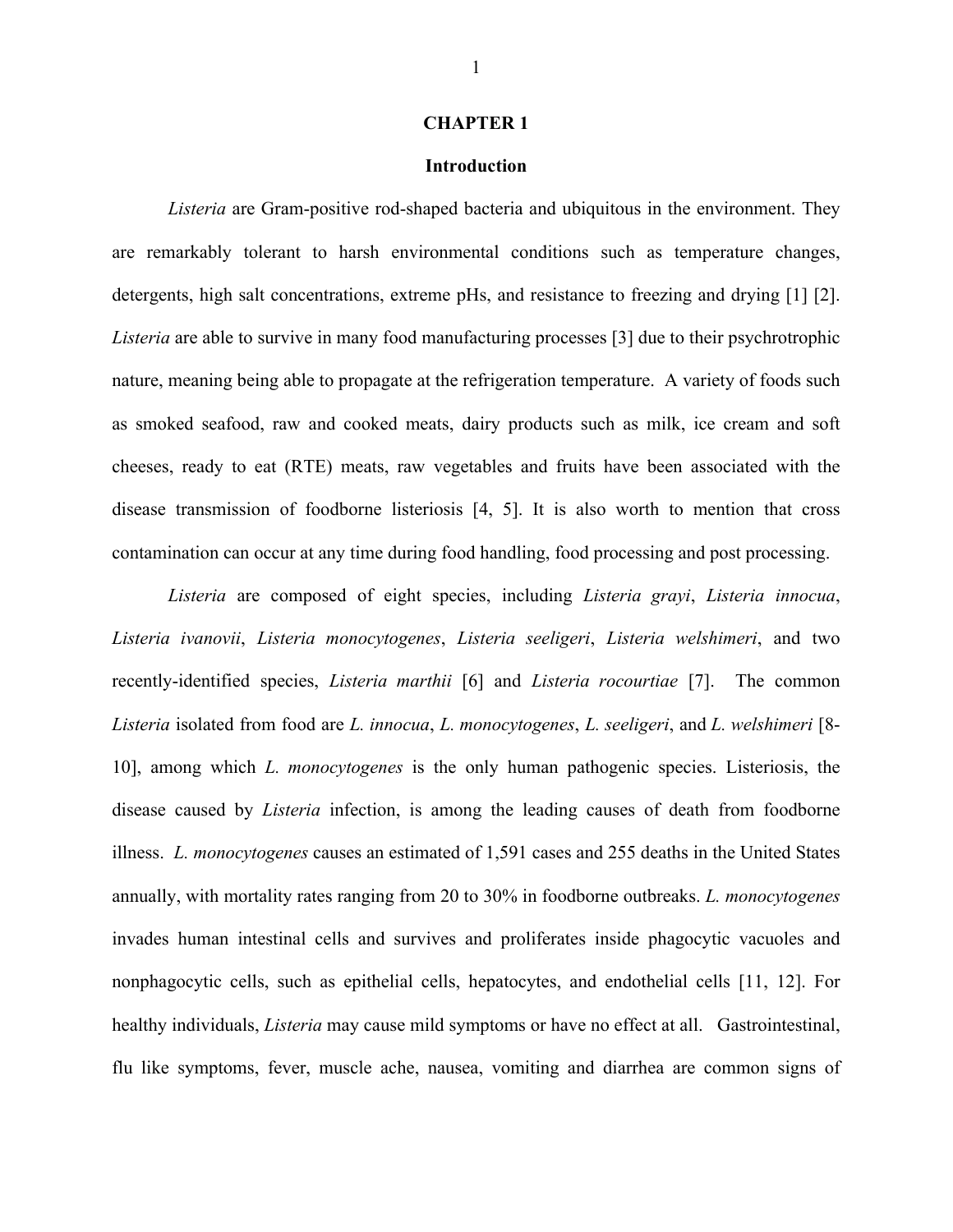infections [13]. At great risk to acquire listeriosis through contaminated foods are individuals with suppressed or immunocompromised health [14]. Those are patients with cancer, transplant, human immunodeficiency virus (HIV), the elderly, infants, and pregnant women [15]. For such individuals, symptoms can be more severe and include septicemia, meningitis, pneumonia, stillbirth, miscarriage, and death [13].

Another relevant public health concern is the emergence of multiresistant strains of *Listeria. L. monocytogenes* in particular, and other *Listeria spp*. in general, have been closely inspected for antimicrobial resistance since multiresistant strain was first documented in France in 1988 [16]. Antibiotics are commonly used in human and veterinary medicine to treat and prevent diseases. Antibiotics are also used as growth promoters in food-producing animals [17]. The excessive use of antibiotics can promote the development of resistance and the resistant populations may spread in host-animals [18]. Importantly, antimicrobial resistance in animals can be transferred to humans, and this represents a major threat to human life [19]. It is important, therefore, to promote the judicious use of antibiotics in humans and food-producing animals [20], as well as to promote surveillance studies of the development of resistance in animal products [21].

*Listeria* strains with resistance to one or more antibiotics have been recovered from food, environment, and from sporadic cases of human listeriosis [9] [22]. Considering the high mortality rate of listeriosis (20 to 30%), it is important to ensure the effectiveness of antimicrobials for listeriosis and monitor the emergence of antimicrobial-resistant *Listeria* strains. The antimicrobials used to treat human listeriosis are ampicillin with gentamicin or penicillin alone [23]. The second choice of treatment is sulfamethoxazole/trimethoprim. Erythromycin, gentamicin, and vancomycin are also alternatives when patients are allergic to the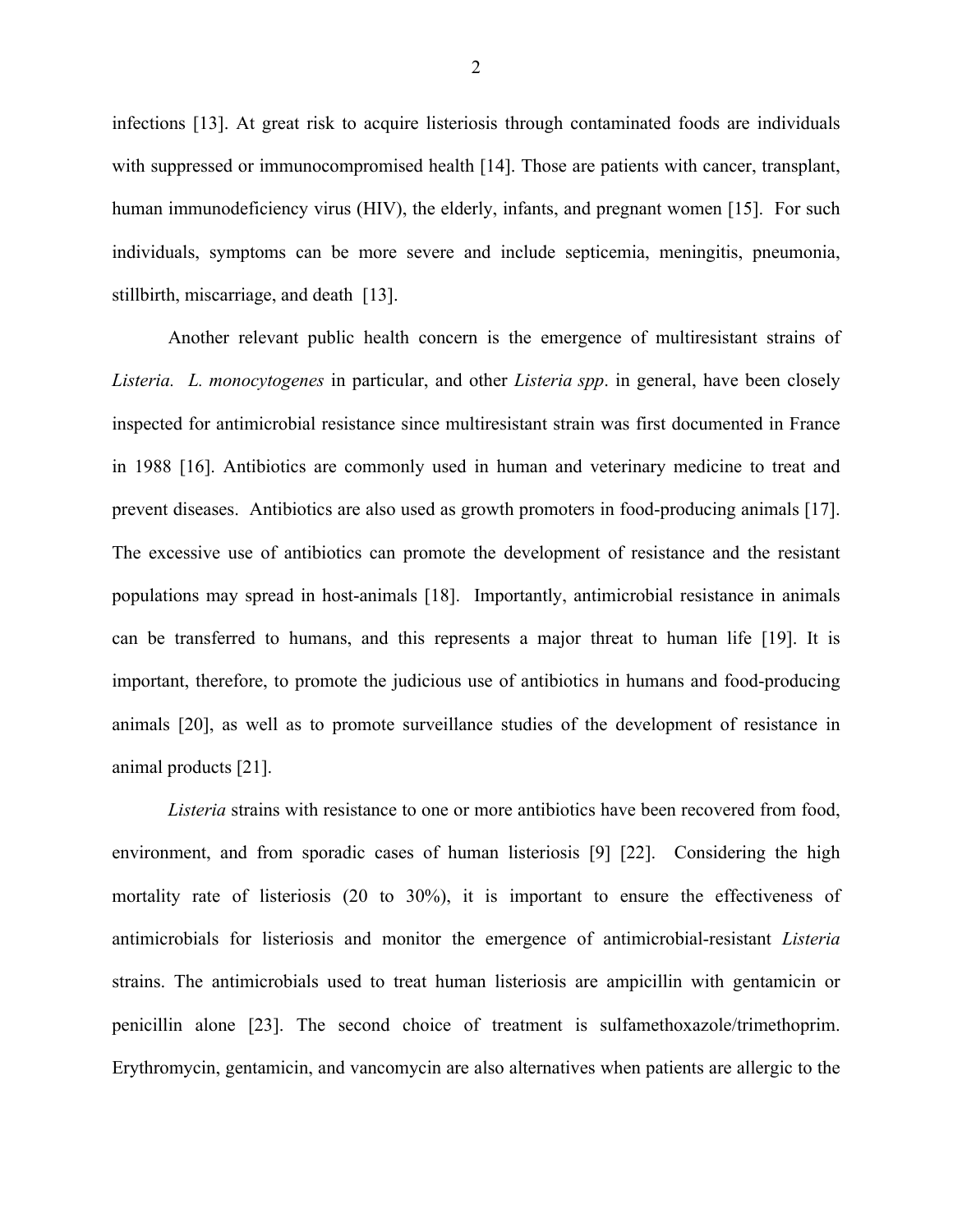penicillin antimicrobials or the physical condition of patients does not allow the common antimicrobial treatment [24, 25]. Although *Listeria* is usually susceptible to many antimicrobials of clinical importance, antimicrobial-resistant *Listeria* does occur, both in clinical settings and along the food chain [9, 22]. Additionally, inter-species variation in antimicrobial susceptibilities has been reported in *Listeria*. Antimicrobial resistance was observed in 0.6% of *L. monocytogenes* compared to 19.5% of *L. innocua* from retail foods [8]. Davis and Jackson [22] reported all six *L. welshimeri* and all four *L. innocua* isolates resistant to penicillin, whereas none of 90 *L. monocytogenes* resistant to this antimicrobial. Another study examining *Listeria* of multiple origins found that *L. grayi* had higher resistance prevalence against trimethoprim and sulfamethoxazole/trimethoprim than other *Listeria* species [26]. Although *L. grayi* is distantly related to the other *Listeria* species [10], these findings may still be a reflection of speciesdependent antimicrobial susceptibilities in *Listeria*. Since most resistance phenotypes in *Listeria* appear as a result of horizontal transfer of resistance genes [21, 23, 27, 28], the genetic exchange among different species may facilitate the emergence of antimicrobial-resistant strains that have potential to cause human diseases. This is especially of concern when multiple *Listeria* species exist in the same environmental niches.

*L. monocytogenes* includes 13 serotypes, three of which (1/2a, 1/2b, and 4b) have been associated with the vast majority of foodborne infections. The overrepresentation of *L. monocytogenes* serotype 1/2a in food isolates has been speculated to be associated with their higher resistance prevalence than other serotypes to food sanitizers and phage in food processing environment [29-31]. However, studies comparing antimicrobial resistance among *L. monocytogenes* serotypes are still limited and they may provide more insight into antimicrobial selection on the prevalence of different serotypes in both agricultural and clinical environments.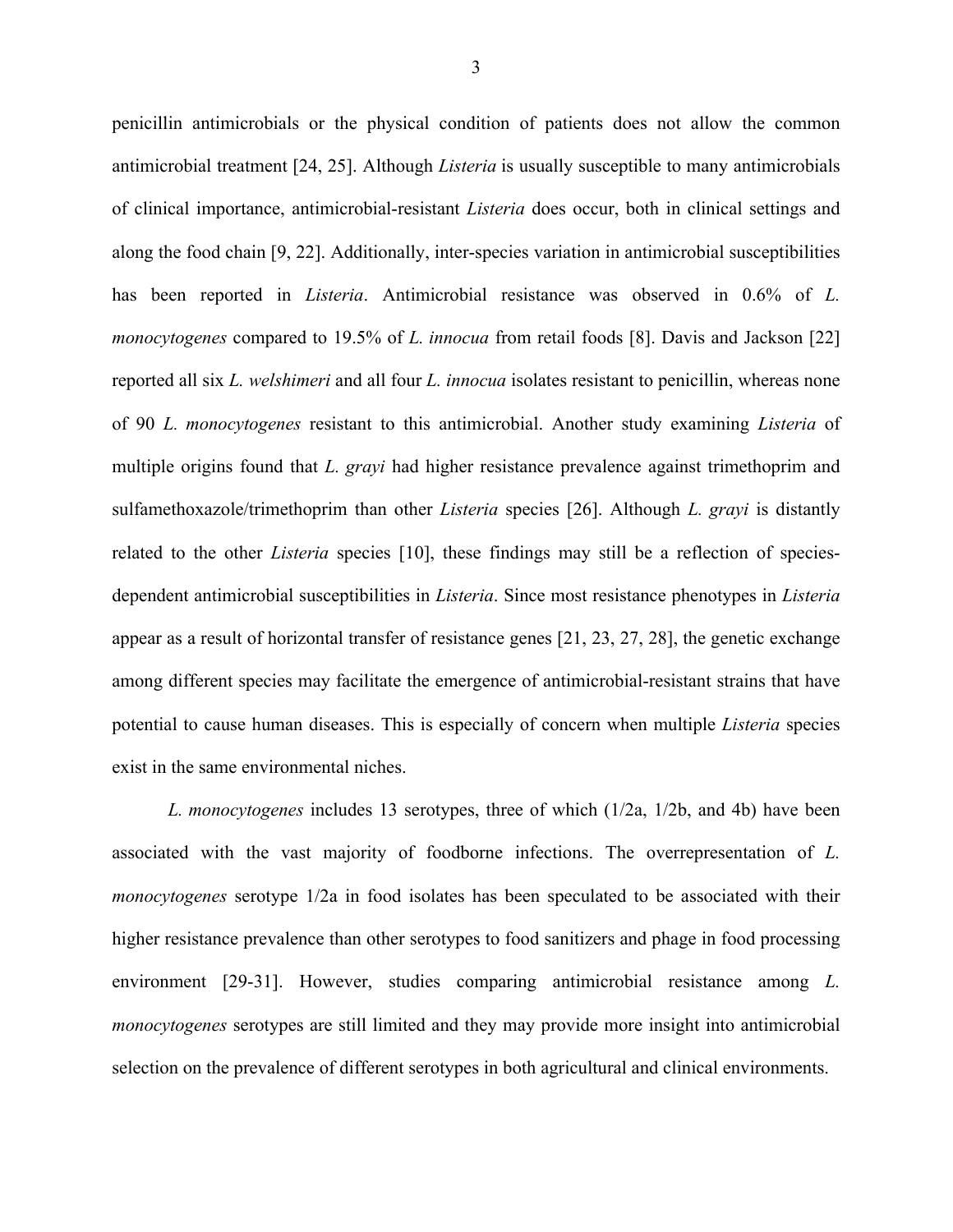## **Objectives of this Study**

The present study aimed at understanding the distribution of *Listeria* species and *L. monocytogenes* serotypes in retail meat as it related to their antimicrobial susceptibilities. The data will add to our knowledge of the extent of antimicrobial resistance reservoir in foodborne *Listeria* and also the contribution of antimicrobial resistance to the occurrence of different *Listeria* in the environment.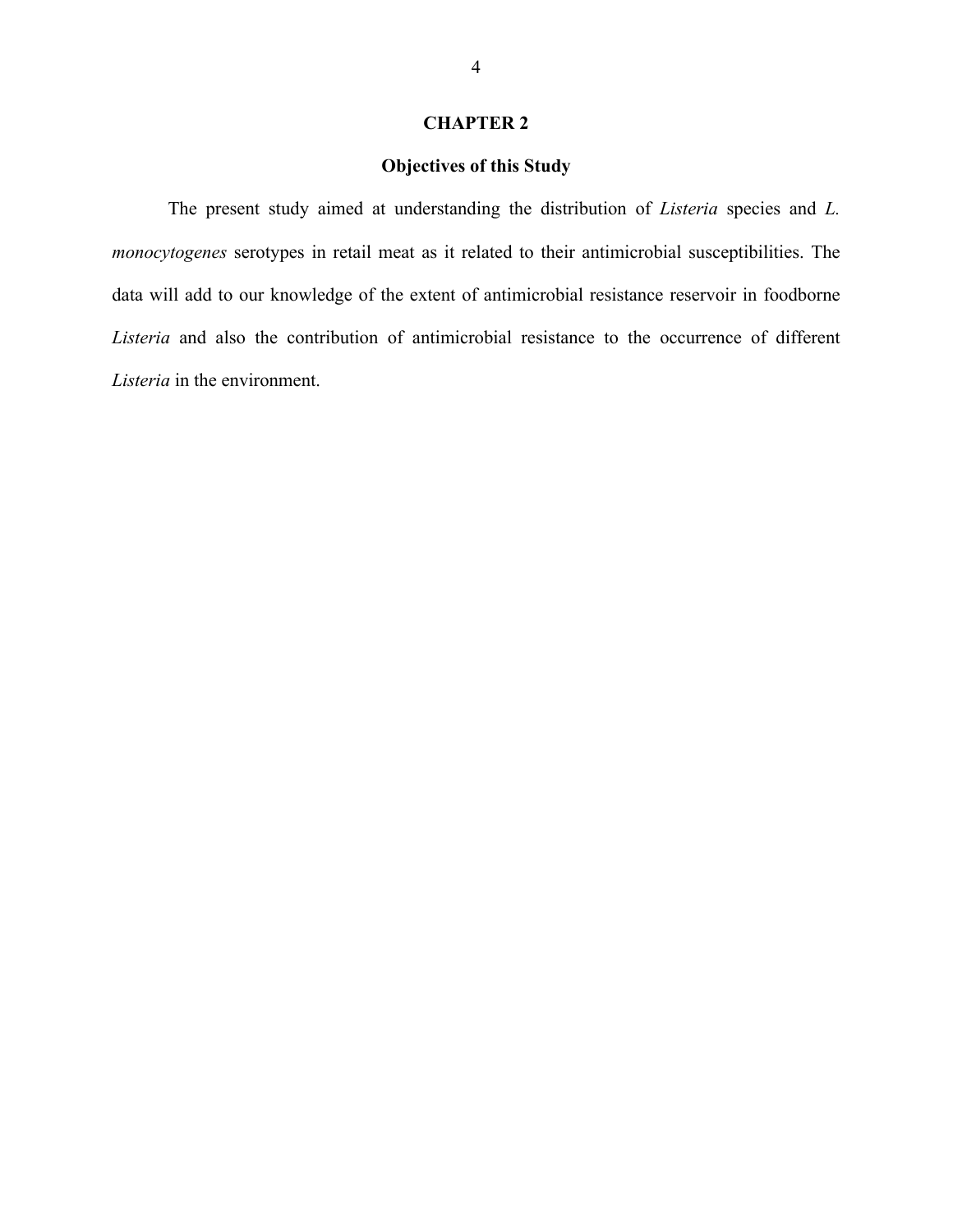#### **Materials and Methods**

#### *2.1. Sample description and bacterial isolation*

A total of 243 raw meat samples, including 133 beef, 65 chicken and 45 turkey samples, collected in local grocery stores in the metro Detroit area were examined for *Listeria* contamination. FDA Bacteriological Analytical Manual protocols [32] were followed with modifications for *Listeria* isolation. Twenty-five grams of each sample was aseptically transferred into stomacher bags containing 225 ml of buffered *Listeria* enrichment broth (BLEB, Difco, Detroit, MI) and homogenized for 2 minutes. Fifty milliliters of the homogenized sample were incubated at 30°C for 4 hours for pre-enrichment, followed by an addition of selective agents, acriflavin (10 mg/L) and nalidixic acid (40 mg/L) and incubation for 48 hours at 30°C. Enriched broth was spread on PALCAM agar (Difco, Detroit, MI) at 24 h and 48 h of selective enrichment. Plates were incubated at 35°C for 24 h. Potential *Listeria* was streaked on Rapid L'mono differentiation agar (Bio-Rad Laboratories, Hercules, CA) for species identification, followed by PCR confirmation of *Listeria* [33].

#### *2.2. Antimicrobial susceptibility testing*

Antimicrobial susceptibility testing of *Listeria* was performed by the disc diffusion method as recommended by the Clinical Laboratory Standards Institute [34]. The following antimicrobials were tested: ampicillin, chloramphenicol, ciprofloxacin, erythromycin, gentamicin, penicillin, sulfamethoxazole/trimethoprim, tetracycline, and vancomycin (BD, Franklin Lakes, NJ). Diameters of growth inhibition zones were measured and interpreted according to the breakpoints recommended by CLSI. The only resistance breakpoints available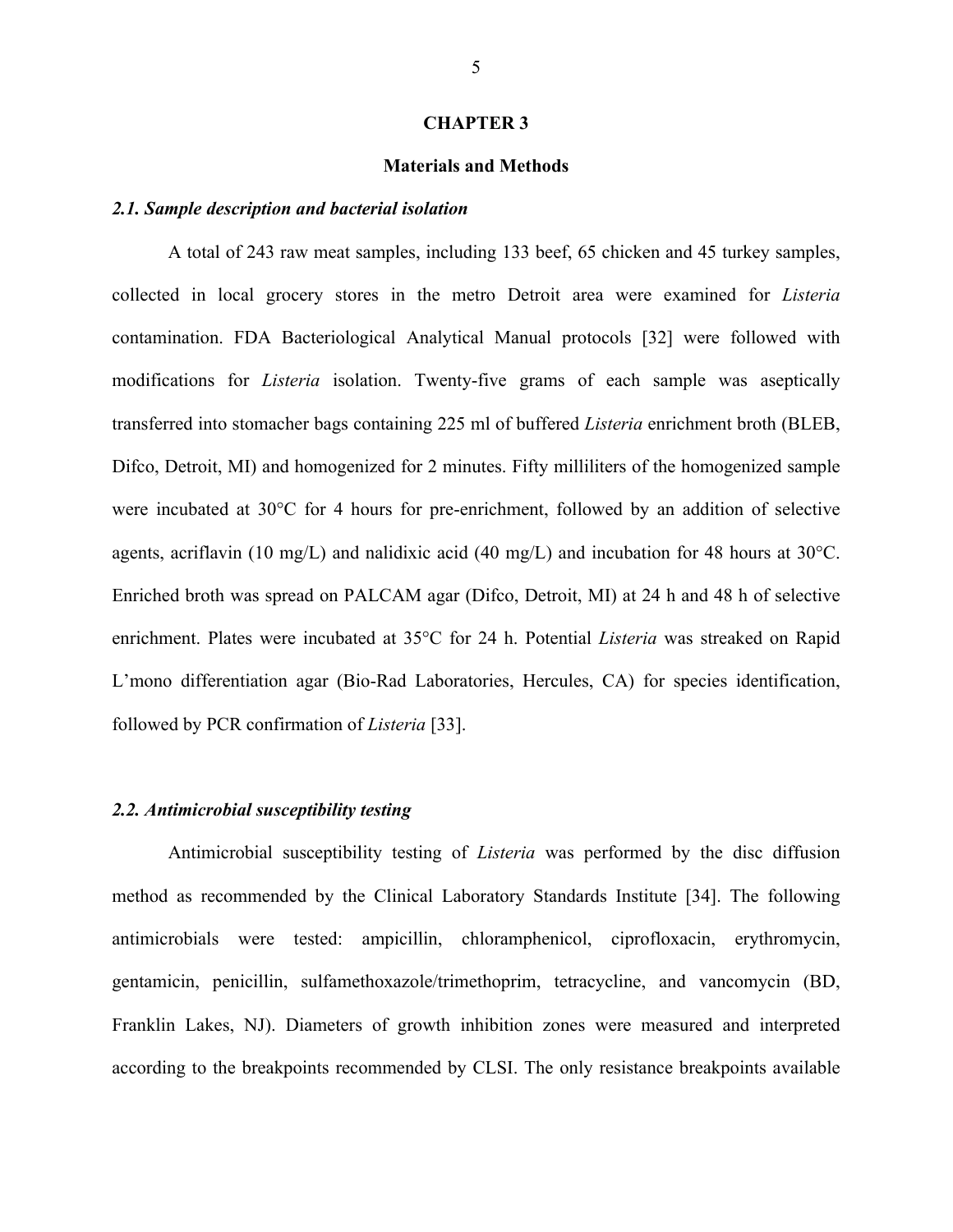for *Listeria* are those for ampicillin and penicillin. For antimicrobials that currently have no interpretive criteria, resistance breakpoints for staphylococci and enterococci were applied. *Staphylococcus aureus* ATCC 25923 and *L. monocytogenes* ATCC 19115 were used as quality control microorganisms.

#### *2.3. DNA extraction by boiling method*

Bacterial strains of *L. monocytogenes* were recovered from -80ºC and after thawed and streaked on BHI and incubated at 37ºC overnight were used for DNA extraction. Bacterial culture was collected and resuspended in 500 µl of deionized water, vortexed, and placed on thermocycler for 10 min. at 100ºC. The samples were centrifuged at 14,000rpm/min. for 5 min. and the tubes were gently removed from the centrifuge. The supernatant was transferred to microcentrifuge tubes and labeled. Samples were then stored at  $-20^{\circ}$ C for further use. A 2 µl of supernatant was used for PCR reaction.

#### *2.4. L. monocytogenes* **species and** *serotype identification*

PCR was performed to identify *L. monocytogenes* species, serotypes 1/2a, 1/2b, and 4b, as previously described [33, 35]. Genomic DNA was extracted by the boiling method as discussed above, from *L. monocytogenes*. Primer sequences are: *L. monocytogenes* species, (F) TGTCCAGTTCCATTTTTAACT, (R) TTGTTGTTCTGCTGTACGA; serotype 1/2a, (F) GAGTAATTATGGCGCAACATC, (R) CCAATCGCGTGAATATCGG; serotype 1/2b, (F) AAAGTGAGTTCTTACGAGATTT, (R) AATTAGGAAATCGACCTTCT; and serotype 4b, (F) AGTGGACAATTGATTGGTGAA, (R) CATCCATCCCTTACTTTGGAC. DNA amplicons were separated on a 1.5% agarose gel stained with ethidium bromide and visualized under UV.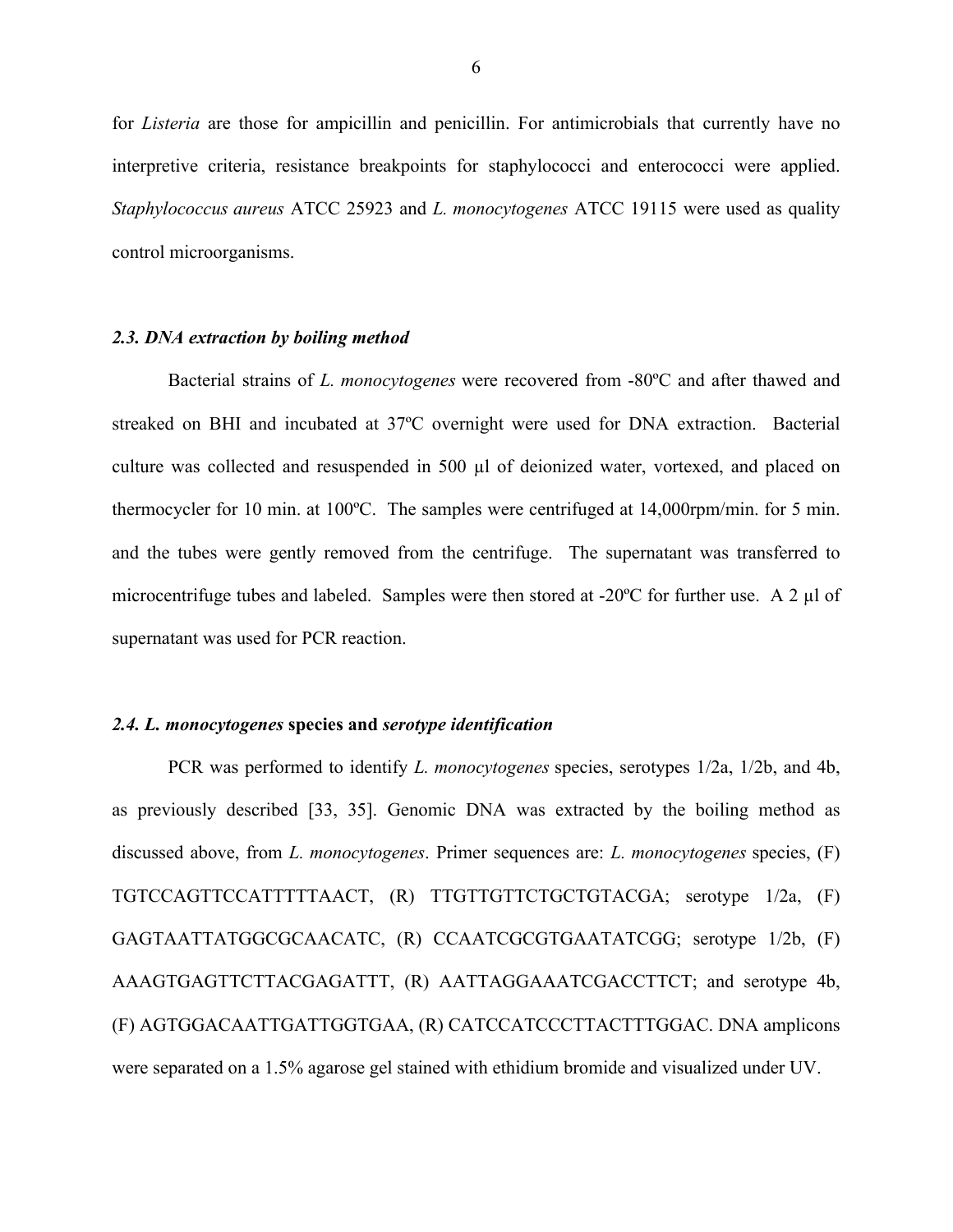### *2.5. Pulsed-field Gel Electrophoresis (PFGE)*

PFGE was carried out following the standardized PulseNet protocol for *L. monocytogenes* [36]. Briefly, genomic DNA was prepared by mixing 240 µl of standardized cell suspension and 60  $\mu$ l of 10 mg/ml lysozyme solution (Sigma, St. Louis, MO), followed by incubation at 37°C for 10 min. Sample plugs were digested with 25 U of *Asc*I (New England BioLabs, Ipswich, MA) at 37°C for 3 h. Plugs were then loaded on 1.2% Megabase agarose gel (Bio-Rad, Hercules, CA) in 0.5× Tris-Borate EDTA buffer (TBE, EMD Chemicals, Billerica, MA) at 14°C and electrophoresed on a CHEF-DR III apparatus (Bio-Rad Laboratories) using the following parameters: initial switch time, 4s; final switch time, 40 s; run time, 22 h; angle,  $120^\circ$ ; gradient, 6 V/cm; temperature, 14 °C; ramping factor: linear. The PFGE patterns were analyzed using the BioNumerics software (version 6.5; Applied Maths, Austin, TX). The TIFF images were normalized by aligning the peaks of the size standard strain (*L. monocytogenes* H2446), which was loaded in at least two lanes on each gel. Clustering was performed by using the Dice similarity coefficient and the unweighed pair group method with arithmetic means (UPGMA), with 1.5% of position tolerance and 1% optimization.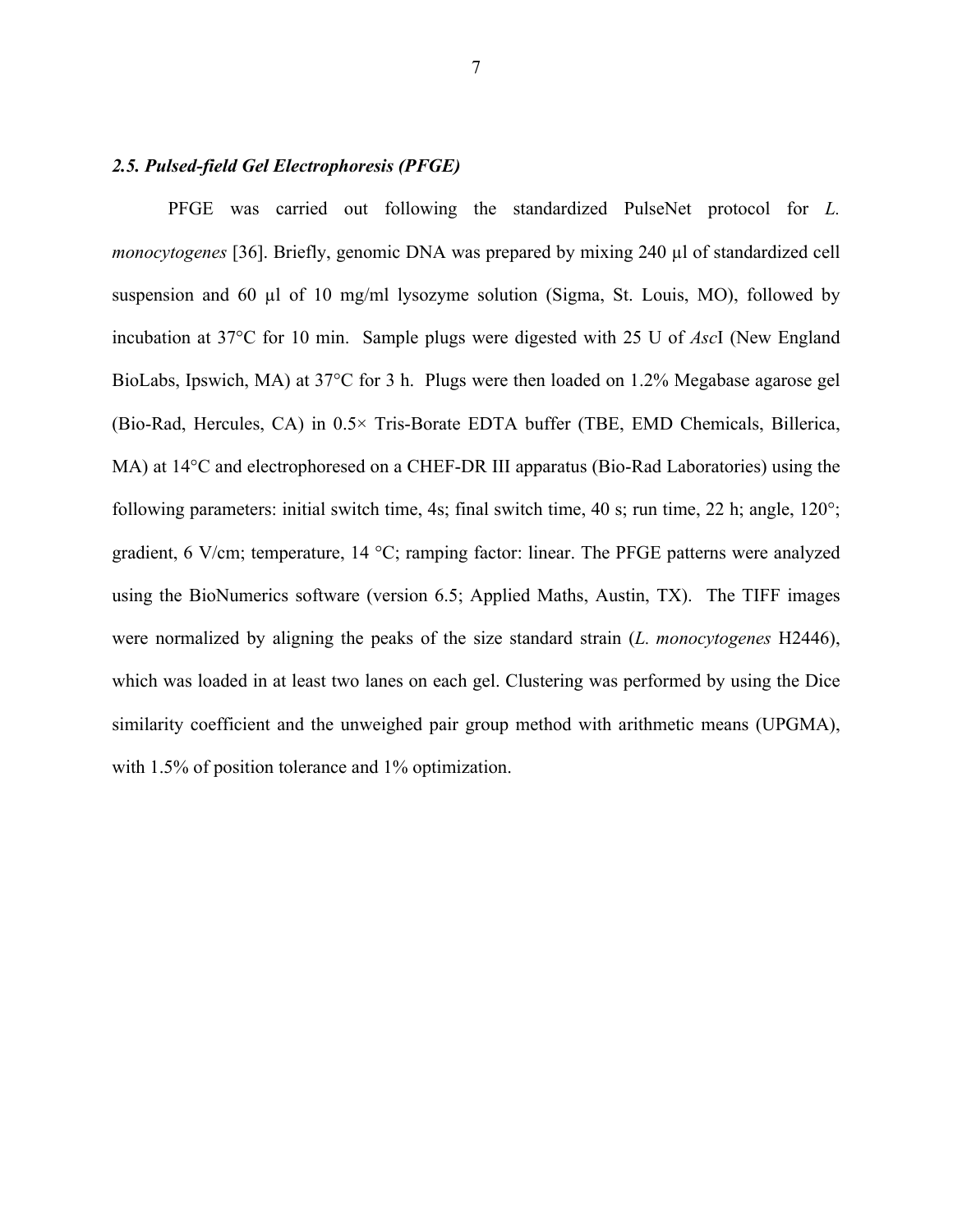#### **RESULTS**

Seventy-four meat samples (30.4%) were contaminated with *Listeria* species, including 45 beef (33.8%), 19 chicken (29.2%), and 10 turkey samples (22.2%) (Table 1). Overall, *L. welshimeri* was the most prevalent species and identified in 35 samples (14.4%), followed by 26 samples contaminated with *L. monocytogens* (10.7%) and 22 carrying *L. innocua* (9%). Nine samples, including two beef, four chicken, and three turkey products, were contaminated with two *Listeria* species, one being *L. monocytogenes* and the other *L. innocua* or *L. welshimeri*. Species ranking differed among meat categories. *L. welshimeri* was recovered the most from chicken, whereas no marked difference in ranking was observed in beef and turkey (Table 1).

A total of 138 *Listeria* isolates, consisted of 58 *L. welshimeri*, 44 *L. monocytogenes*, and 36 *L. innocua,* were examined by antimicrobial susceptibility testing against nine antimicrobials, including those used to treat human listeriosis. Although most isolates were antimicrobial susceptible, resistance phenotypes were detected to eight antimicrobials, except for chloramphenicol, giving an overall resistance prevalence of 23.2% (32 of 138) (Table 2). Species variation in antimicrobial susceptibilities was observed. *L. innocua* demonstrated the highest overall resistance prevalence, being 36.1% (13 of 36), followed by a close second of 34.1% (15 of 44) in *L. monocytogenes*, and 6.9% (4 of 58) in *L. welshimeri*. The same species ranking was recorded in numbers of antimicrobial resistance phenotypes identified. Resistance to five antimicrobials was seen in *L. innocua*, including ampicillin, ciprofloxacin, penicillin, tetracycline, and vancomycin. *L. monocytogenes* were resistant to four antimicrobials, including erythromycin, gentamicin, sulfamethoxazole/trimethoprim, and/or tetracycline. *L. welshimeri* was resistant to ciprofloxacin, gentamicin, and/or vancomycin.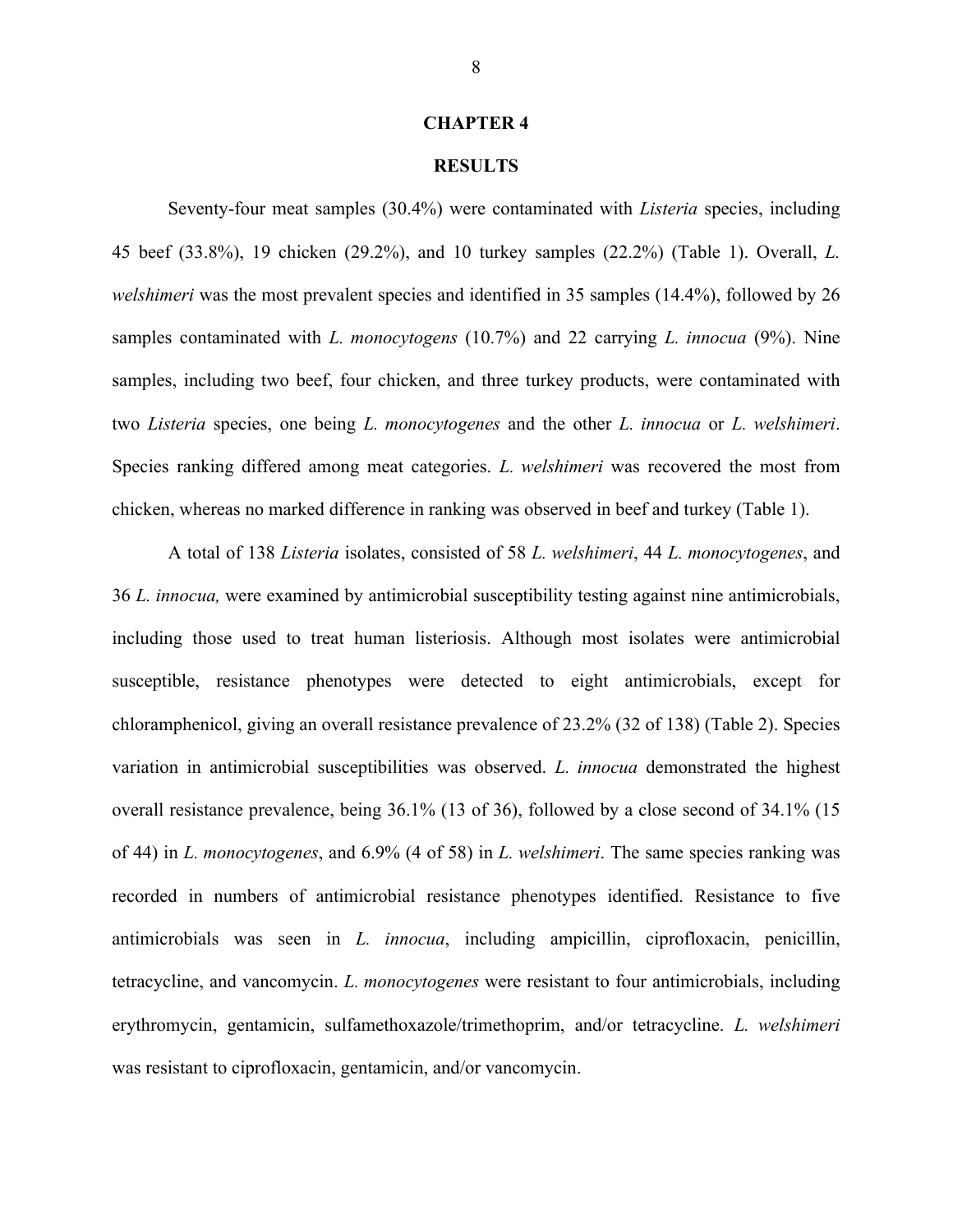Tetracycline resistance was the most common resistance phenotype and identified in 13 *L. monocytogenes* and nine *L. innocua*. Vancomycin resistance was identified in one *L. innocua* and two *L. welshimeri*. Two each of *L. innocua* and *L. welshimeri* were resistant to ciprofloxacin. Resistance to ampicillin, erythromycin, penicillin, and sulfamethoxazole/trimethoprim was identified in four individual isolates. Of 32 antimicrobial-resistant *Listeria*, 29 were resistant to only one antimicrobial. Three isolates, one each of the three species, demonstrated resistance to two antimicrobials. They were one *L. innocua* resistant to ampicillin and vancomycin, one *L. monocytogenes* resistant to gentamicin and tetracycline, and one *L. welshimeri* resistant to ciprofloxacin and vancomycin. No multidrug-resistant isolates were recovered.

Forty-four *L. monocytogenes* isolates from 26 meat samples were further analyzed by serotype identification by PCR and DNA fingerprinting by PFGE. The isolates consisted of 32 *L. monocytogenes* from beef, seven from turkey, and five from chicken. Serotypes 1/2a, 1/2b, and 4b were identified in 19, 23, and one isolates, respectively (Figure 1). One remaining isolate from turkey was untypeable by the PCR scheme applied. Of 44 *L. monocytogenes*, 15 (34%) demonstrated resistance to at least one antimicrobial and included two of 1/2a, 12 of 1/2b, and one of serotype untypeable. Tetracycline resistance was the most common resistance phenotype in *L. monocytogenes* and identified in 13 isolates (Figure 1), among which 11 were 1/2b and two were 1/2a. The remaining two antimicrobial-resistant *L. monocytogenes* isolates were one of 1/2b resistant to sulfamethoxazole/trimethoprim and one serotype untypeable isolate resistant to erythromycin. In addition to tetracycline resistance, one 1/2b isolate (ID 24-2) was also resistant to gentamicin and intermediately resistant to vancomycin. Intermediate resistance was also observed in the vast majority of *L. monocytogenes* isolates to penicillin and half the isolates to ciprofloxacin. The only 4b isolate was susceptible to all antimicrobials tested.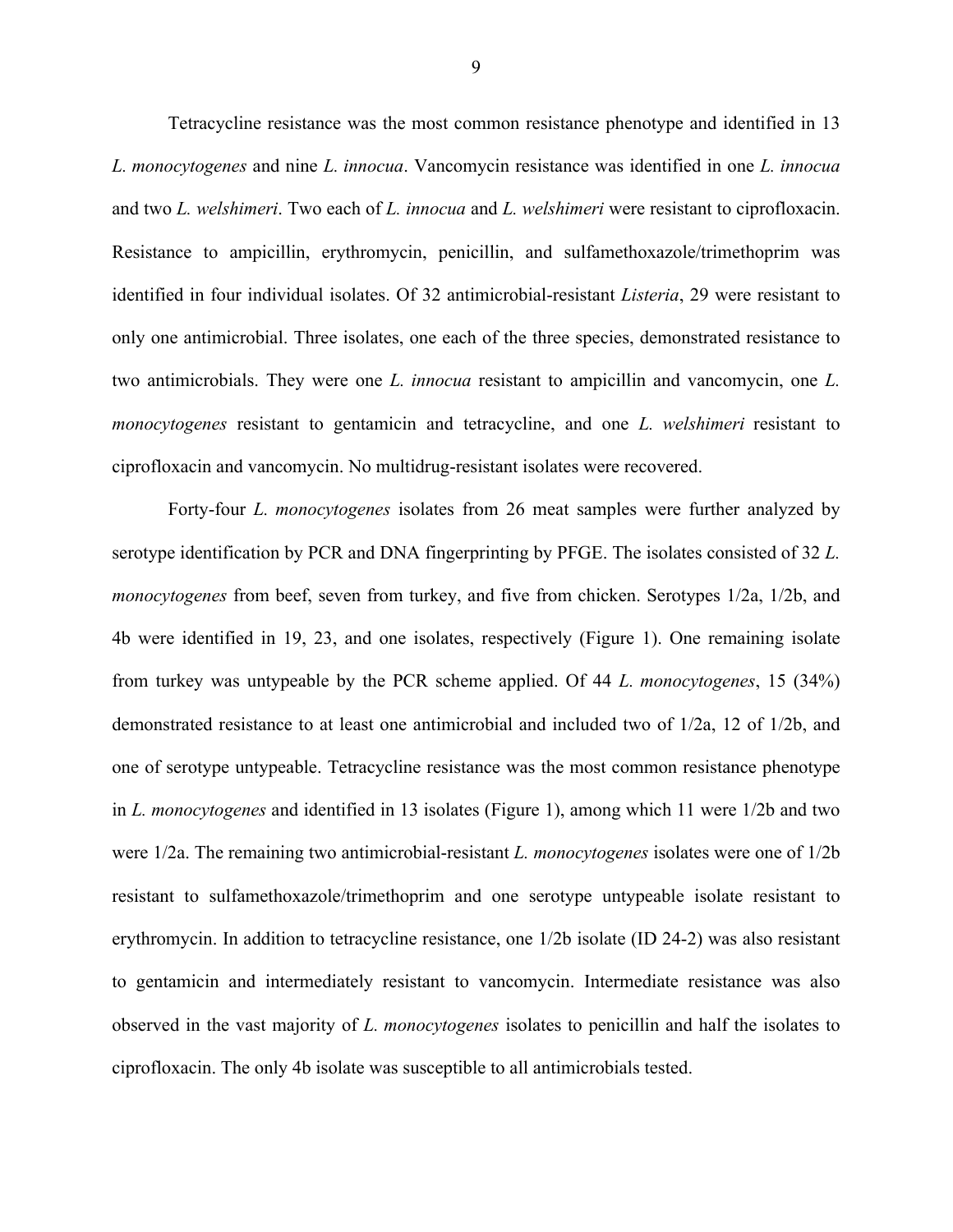PFGE identified 40 unique DNA patterns in 44 *L. monocytogenes*. Although most isolates from same meat samples were unique, indistinguishable clones were also recovered, such as isolates 4-2 and 4-4, 24-1 and 24-2, and 26-1 and 26-2 (Figure 1). Isolates 4-2 and 4-4 showed distinct antimicrobial susceptibility profiles in spite of identical PFGE patterns, and so did isolates 24-1 and 24-2. Meanwhile, indistinguishable PFGE patterns were also identified from different meat samples, such as isolates 3-1 and 5-1 from beef samples that were collected two months apart from the same store. Although most 1/2a isolates were clustered on the top of the dendrogram and 1/2b mainly in the middle, some 1/2a and 1/2b isolates did cluster together. Of particular note, there was only one band difference between isolates 14-1 (1/2b) from turkey and  $15-1$  ( $1/2a$ ) from beef.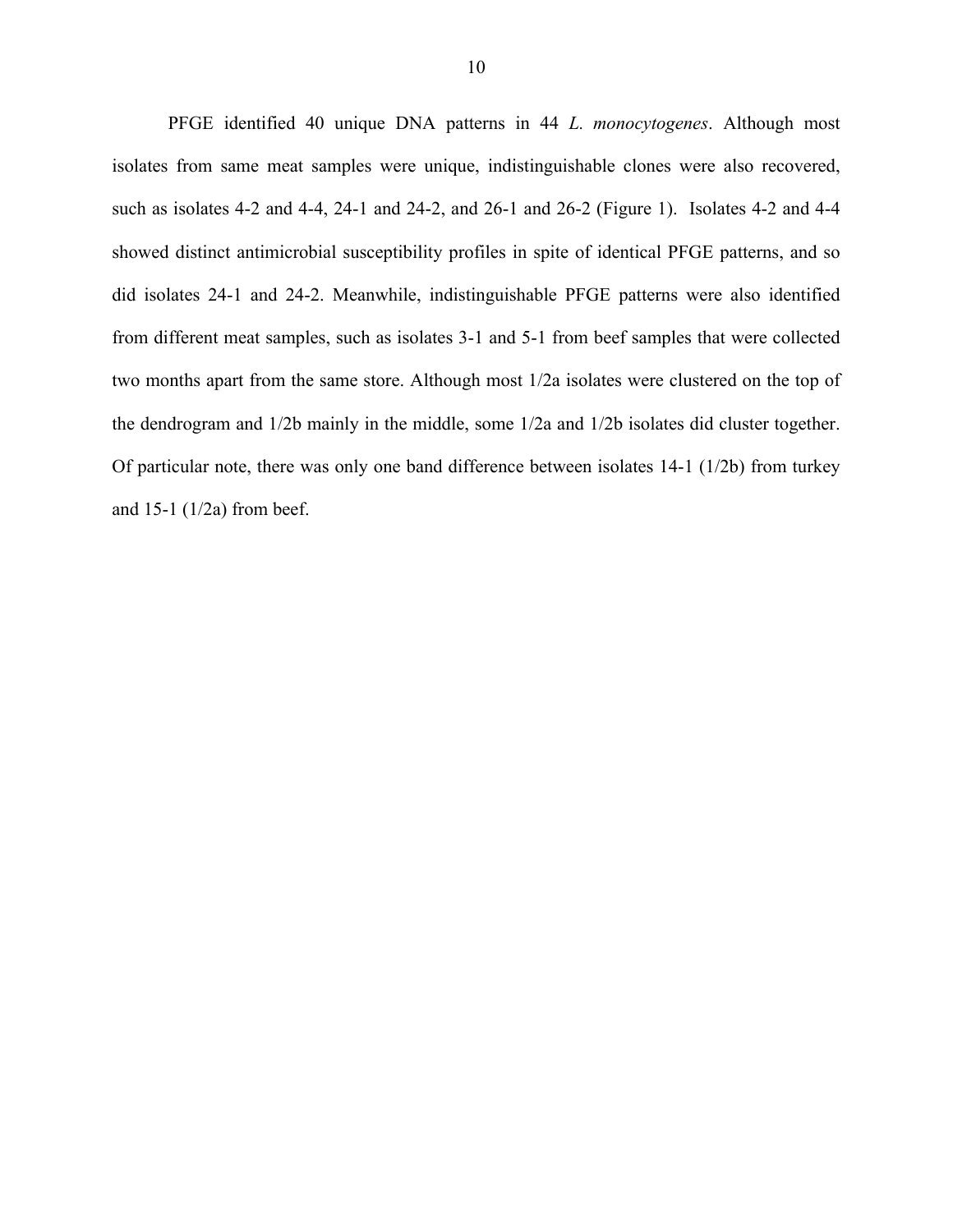#### **Discussion**

The present study demonstrated retail meat as a reservoir of common *Listeria* species, including *L. welshimeri*, *L. monocytogenes*, and *L. innocua*. Recovery of 32 *Listeria* resistant to ampicillin, penicillin, gentamicin, and sulfamethoxazole/trimethoprim suggests resistance to antimicrobials of human clinical importance is not uncommon in *Listeria*. The observation of inter-species variation in antimicrobial susceptibilities and co-existence of more than one *Listeria* species in the same meat samples raises concerns on antimicrobial resistance transfer in *Listeria* as this may contribute to the emergence of new antimicrobial-resistant *L. monocytogenes* clones considering that all nine multi-species-carrying samples had *L. monocytogenes*.

*L. monocytogenes* and *L. innocua* have been the most prevalent *Listeria* species in food and food processing environments [10, 37]. Although they were also seen in high prevalence in this study, *L. welshimeri* outnumbered both species, which was mainly due to its high recovery in chicken. In a similar study, *L. welshimeri* predominated in ready-to-eat meat and fish in Canada [38], suggesting possible food variations in *Listeria* contamination.

Tetracycline resistance is still a common resistance phenotype in *Listeria* as reported in several studies [8, 21, 39]. This was also evidenced in the current study and may be an indication of extensive tetracycline use in meat production. Identification of ciprofloxacin resistance in *Listeria* was not surprising as nalidixic acid has been commonly used as a selective agent in

*Listeria* isolation and may have selected ciprofloxacin resistance in some isolates. Vancomycin is one of the last resources for many Gram-positive bacteria infections and can be used to treat primary *Listeria* bacteremia [40]. Although no clinical infections due to vancomycin-resistant *Listeria* have been reported, resistant strains of *Listeria* have been isolated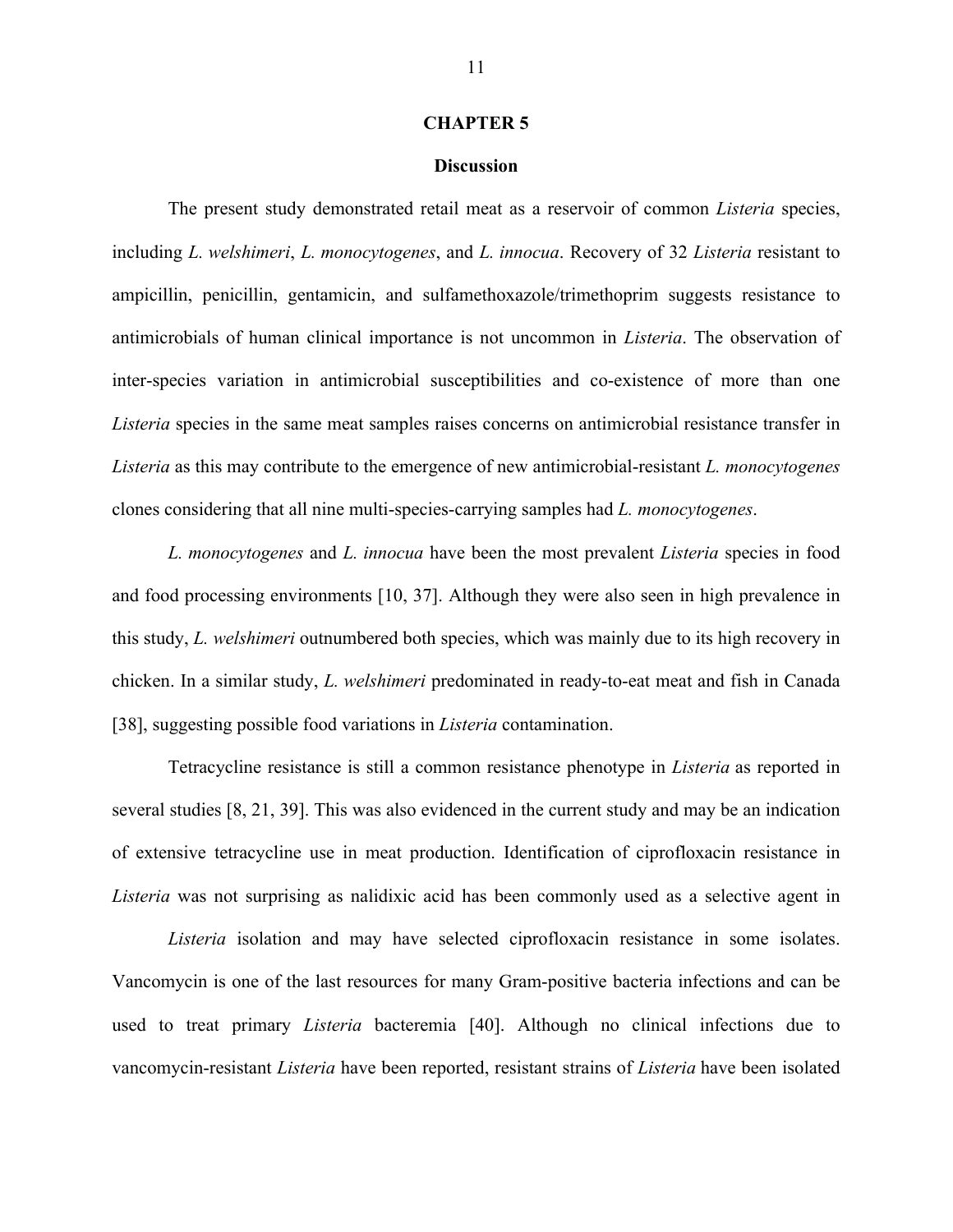from food products. Researchers in Europe have reported vancomycin resistance in *L. monocytogenes* in fish [41] and *L. innocua* in retail food [8]. Together with our findings of vancomycin resistance in two *L. welshimeri* and one *L. innocua*, the data may suggest an important reservoir of vancomycin resistance in *Listeria* of environmental origin. Previous studies also showed that *vanA* was able to transfer via conjugation from *Enterococcus faecium* to multiple *Listeria* species, including *L. monocytogenes* [23, 42]. Failure to identify the resistance genes in our study (data not shown) does not exclude the possibility that the vancomycin resistance phenotype in *L. welshimeri* and *L. innocua* could also transfer to the human pathogenic *L. monocytogenes*. Erythromycin can be used to treat listeriosis during pregnancy [40] and erythromycin resistance has been found to be conjugatively transferable within *Listeria* genus and from *Listeria* to *Enterococcus* [38]. Further characterization of antimicrobial resistance mechanisms in *Listeria* will add more insights into the extent to which food reservoir of antimicrobial resistance contributes to the emergence and dissemination of antimicrobialresistant *Listeria* with potential to cause human disease.

In spite of the highest contamination rate of *L. welshimeri* in meat, among 58 isolates analyzed by antimicrobial susceptibility testing, only four were antimicrobial resistant, demonstrating much lower resistance prevalence than *L. innocua* and *L. monoctyogenes*. This contrasts with the findings by Davis and Jackson who reported that antimicrobial resistance was more common in *L. welshimeri* than that in the other two species [22]. They also identified higher resistance prevalence in *L. welshimeri* and *L. innocua* to penicillin and clindamycin than *L. monocytogenes*. However, due to the limited number of *L. welshimeri* isolates in that study (six *L. welshimeri*, four *L. innocua*, and 90 *L. monocytogenes*), a species by species comparison of the two studies could not be made, although in both studies *L. innocua* appeared to be a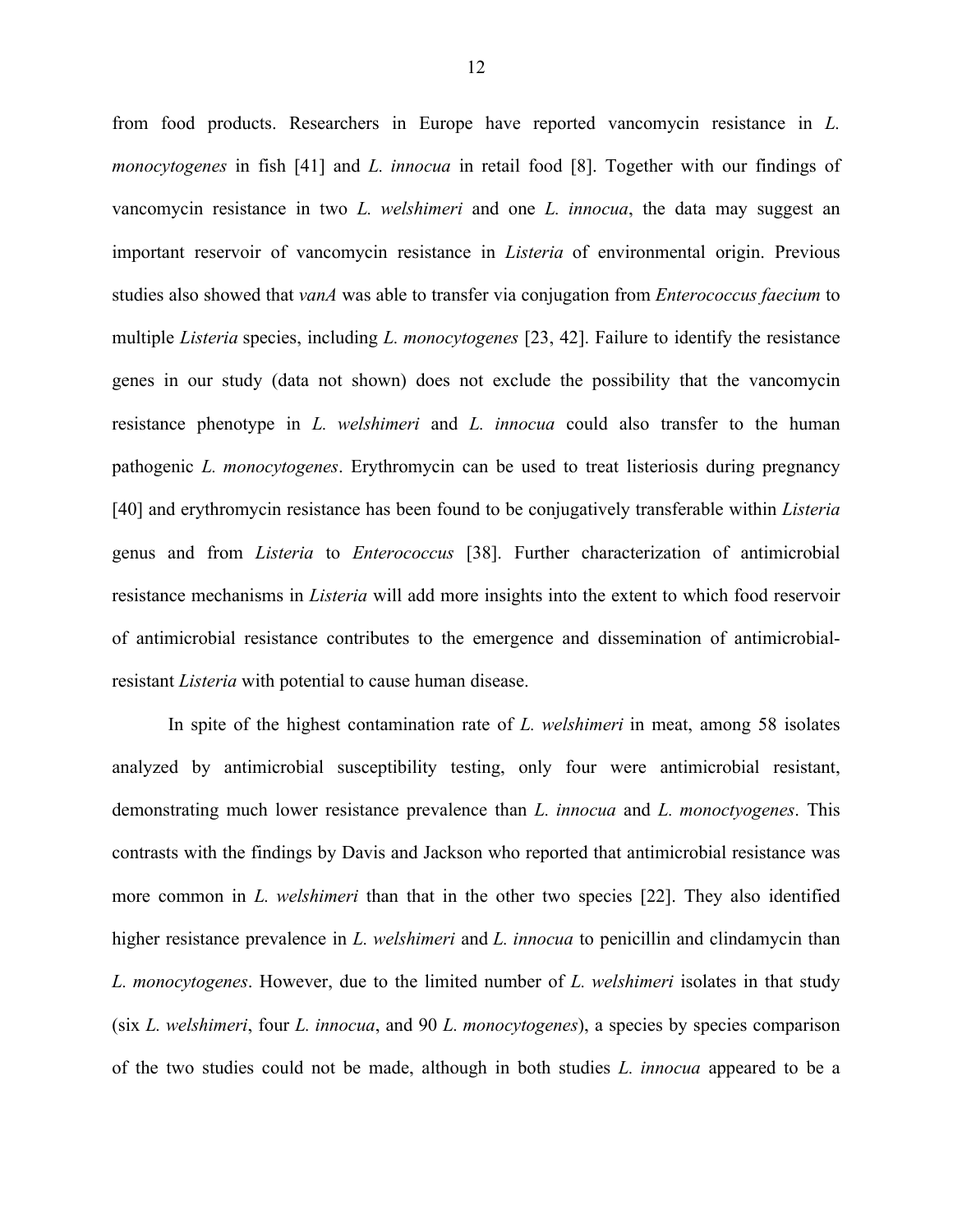common reservoir of antimicrobial resistance. Similarly, Walsh et al. [8] reported 19.5% of *L. innocua* versus 0.6% of *L. monocytogenes* were antimicrobial resistant and no resistance phenotypes were observed in *L. seeligeri* or *L. welshimeri*. Higher tetracycline resistance prevalence was also reported in *L. innocua* than other species [39, 43, 44]. Altogether, these data suggest that interspecies variation may exist in antimicrobial susceptibilities in *Listeria*. However, questions remain as to whether *L. innocua* is a larger reservoir of antimicrobial resistance than other *Listeria* species because there was no marked difference between *L. innocua* and *L. monocytogenes* in terms of prevalence of either tetracycline resistance or the overall antimicrobial resistance in our study. Regardless, the fact that all nine samples contaminated with more than one *Listeria* species in this study carried *L. monocytogenes* raises public health concern as co-existence of multiple species on same food samples increases the cell-to-cell contact and thus facilitates resistance gene transfer to the pathogenic species, such as *L. monocytogenes*.

Variation in sensitivity to food sanitizing agents has been reported in *L. monocytogenes* serotypes. Serotypes 1/2a and 1/2b demonstrated higher resistance prevalence to benzalkonium chloride than serotype 4b isolated from the turkey processing plants [31]. The same group also found serotypes 1/2a and 1/2b to be more resistant than serotype 4b to broad-host-range phages isolated from the plants [29]. A French study also identified low sensitivity to quaternary ammonium compounds in seven *L. monocytogenes* serotypes 1/2a and 1/2c from food products and environmental samples in the food industry, in comparison to all 37 serogroup 4 isolates being sensitive [30]. The data suggest a possible variation in the susceptibility of *L. monocytogenes* serotypes to food sanitizers and phages, which may explain the different prevalence of serotypes in the food processing environment. Although there are limited studies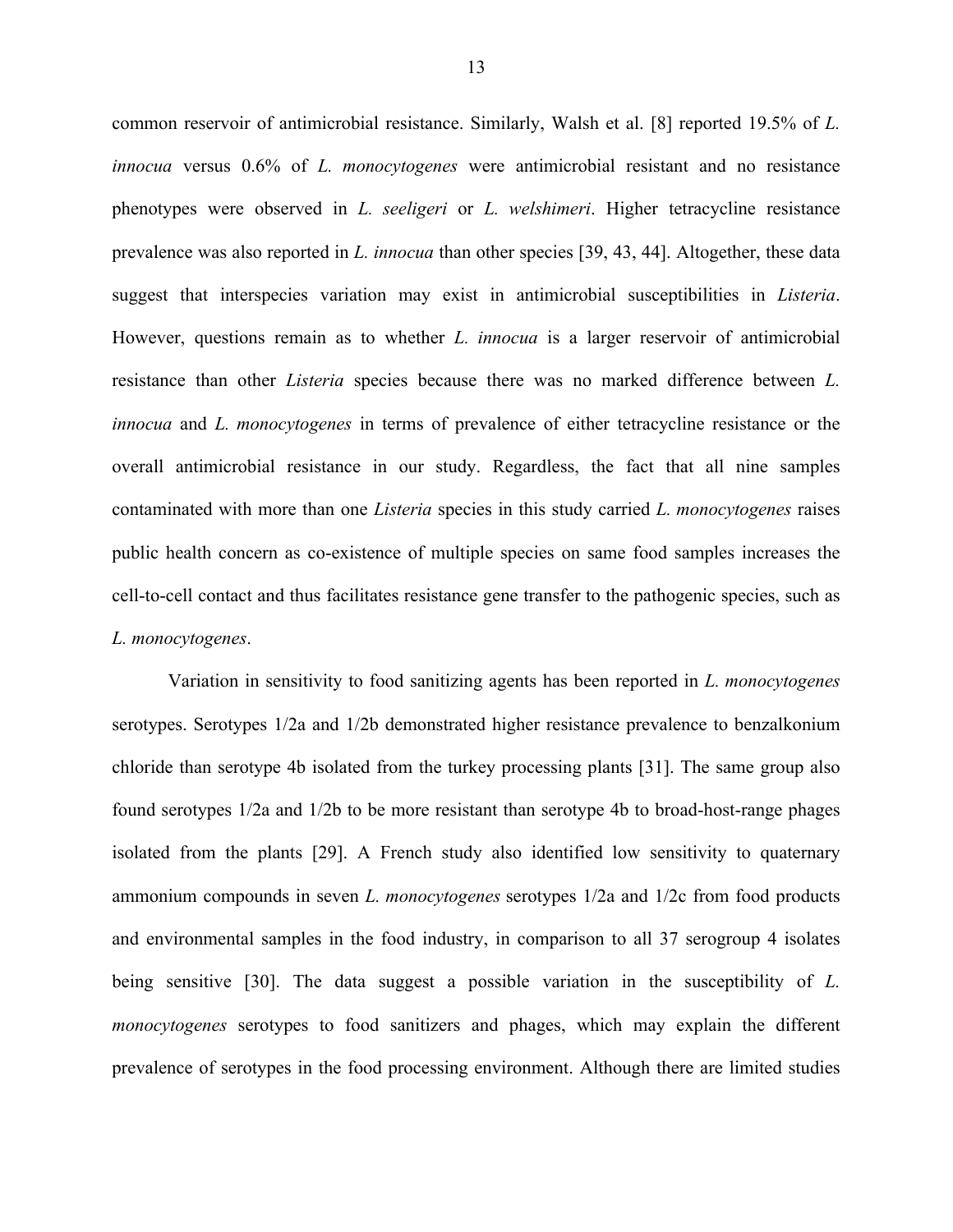comparing antimicrobial susceptibility profiles among *L. monocytogenes* serotypes, it is not unexpected to see the predominance of serotype 1/2b in the antimicrobial-resistant *L. monocytogenes*, and in fact, 12 of 15 tetracycline-resistant *L. monocytogenes* were serotype 1/2b. However, due to the low number of 4b isolates, the serotype responsible for the most clinical cases, we were unable to attribute the different recovery of these serotypes in food isolates to their antimicrobial susceptibilities. Further research involving larger numbers of isolates of major serotypes of public health importance will be necessary to understand the contribution of antimicrobial selection to the prevalence of different serotypes of *L. monocytogenes* in the environment as well as in human infections.

The PFGE data suggest an overall diverse population of *L. monocytogenes*. Identification of indistinguishable clones in different meat samples from the same store suggests clonal persistence of *L. monocytogenes*. Because serotypes 1/2a and 1/2b belong to different epidemiological lineages [45], it was not surprising to see separate clusters of 1/2a and 1/2b on the dendrogram. However, the one-band difference between 14-1 and 15-1 from each of these two serotypes suggests some relatedness between the serotypes and that they may have evolved from a common ancestor and be able to survive on multiple food vehicles. PFGE patterns may not be a reflection of antimicrobial resistance phenotypes because many antimicrobial resistance genes are carried on plasmids that cannot be typed by PFGE, which is evidenced by indistinguishable PFGE patterns (4-2 and 4-4, 24-1 and 24-2) with different antimicrobial susceptibility profiles. The recovery of these two pairs of isolates from the same beef samples also raises concern of potential gene transfer and emergence of new resistant clones.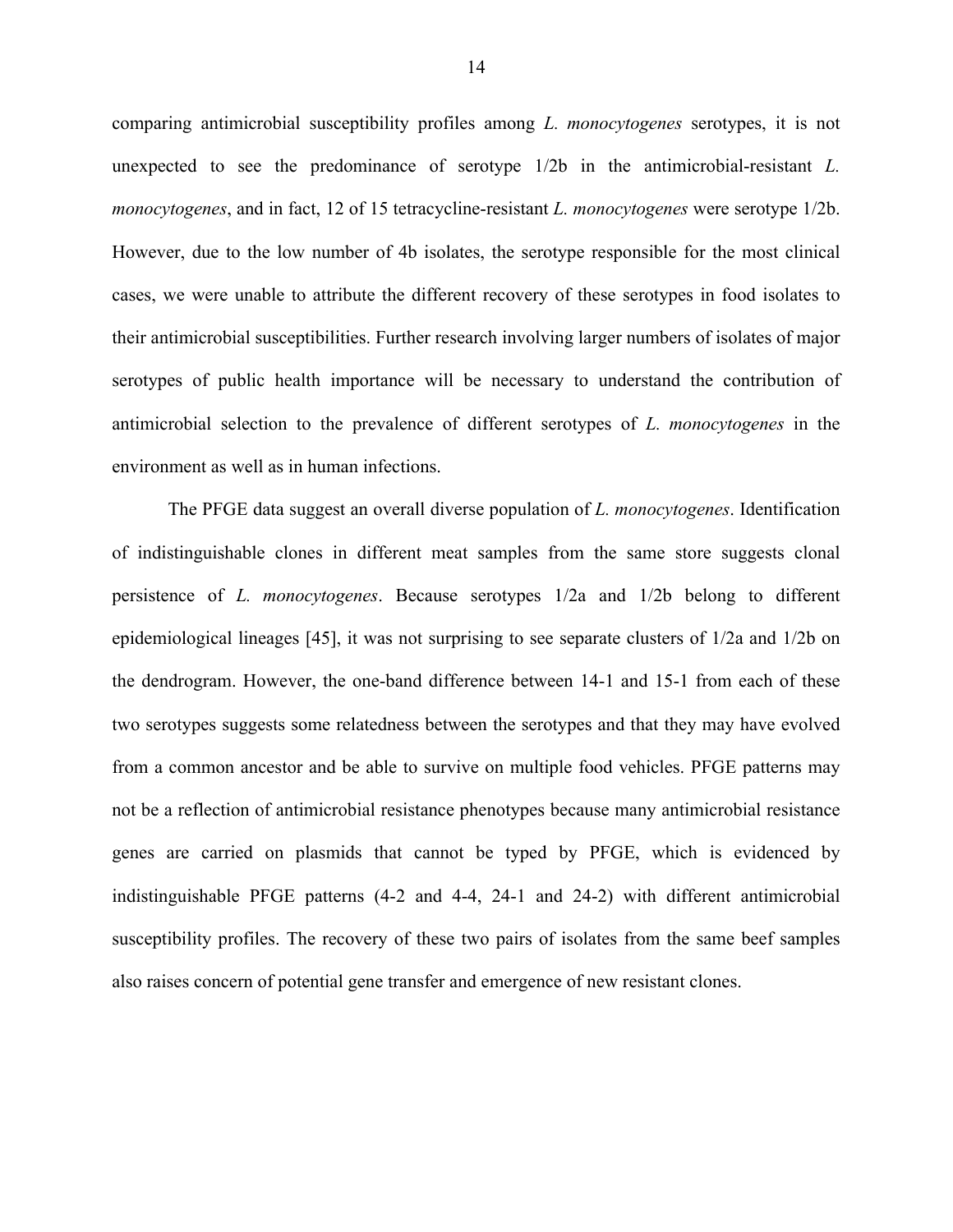#### **Conclusion**

It is estimated that approximately 2500 cases of clinical human listeriosis occur every year in the United States, including 500 deaths [45]. The incidence of human listeriosis cases reported range from 0.2 to 0.8 sporadic cases/100,000 people a year in the United States and Europe [11, 12]. The high mortality rate of listeriosis cases had led governments and food safety agencies worldwide to take serious measurements to reduce the occurrence of *L. monocytogenes* in the food production chain. In spite of the fact that the United States, for example, had adopted the so called "Zero-tolerance" for Listeria monocytogenes in RTE foods, [45] outbreaks are still constantly occurring, having on average 2.2 outbreaks per year , from 1998-2008, being reported to CDC [46].

The information obtained in this study shows that *Listeria* species are prevalent (30.5%) in retail meat and resistance to antimicrobials of human clinical importance is common (23.2%). Antimicrobial resistance reservoir in non-*L. monocytogenes* species should not be ignored due to the potential of antimicrobial resistance gene transfer among bacteria, especially those coexisting on the same food products. Standardization of antimicrobial susceptibility testing protocol for *Listeria* and recommendation of interpretive breakpoints by CLSI will be needed to facilitate comparison of studies and monitor antimicrobial-resistant *Listeria* in the environment.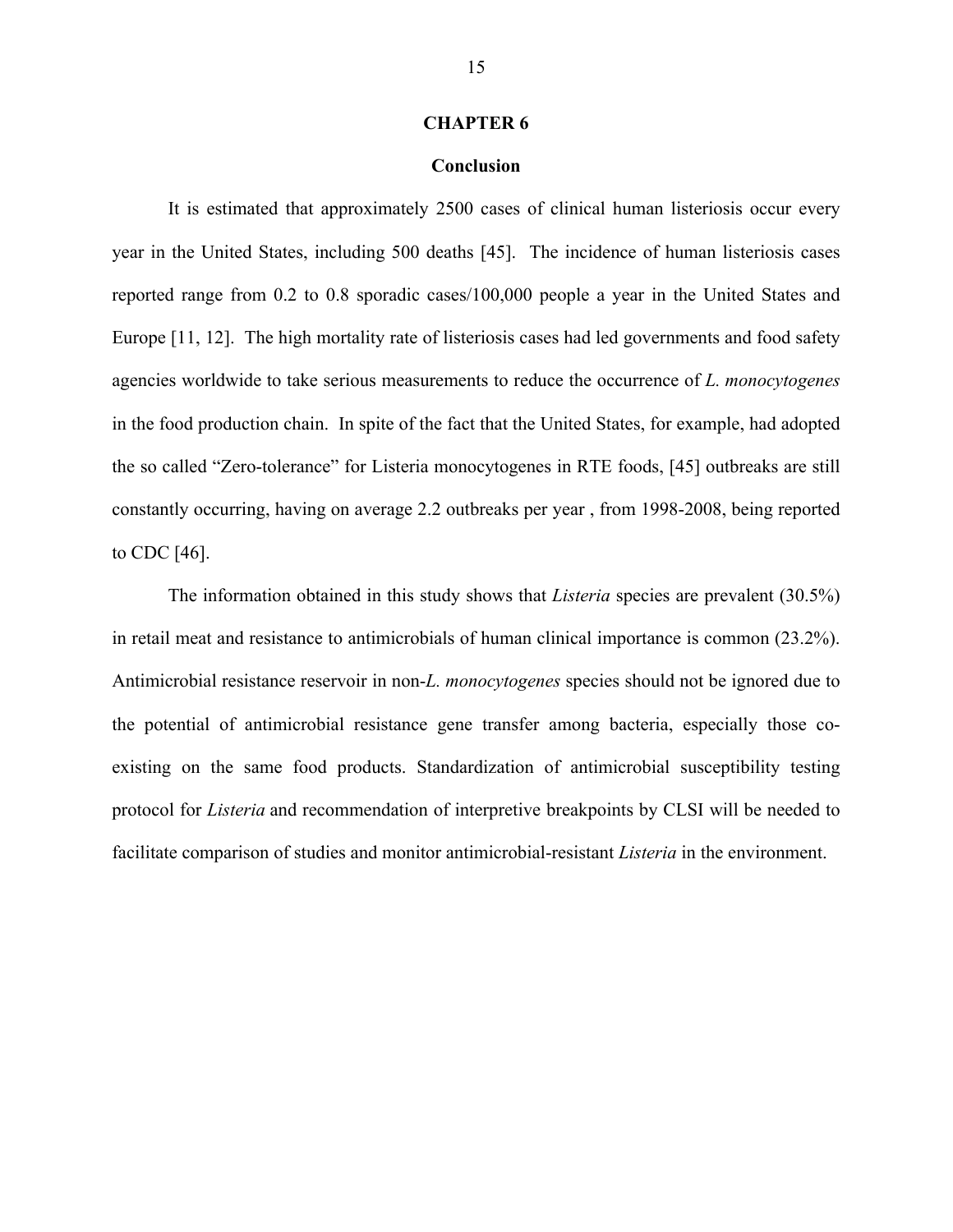



Figure 1 - Dendrogram of PFGE profiles based on *Asc* I digestion of *L.* 

*monocytogenes isolates* from retail meat.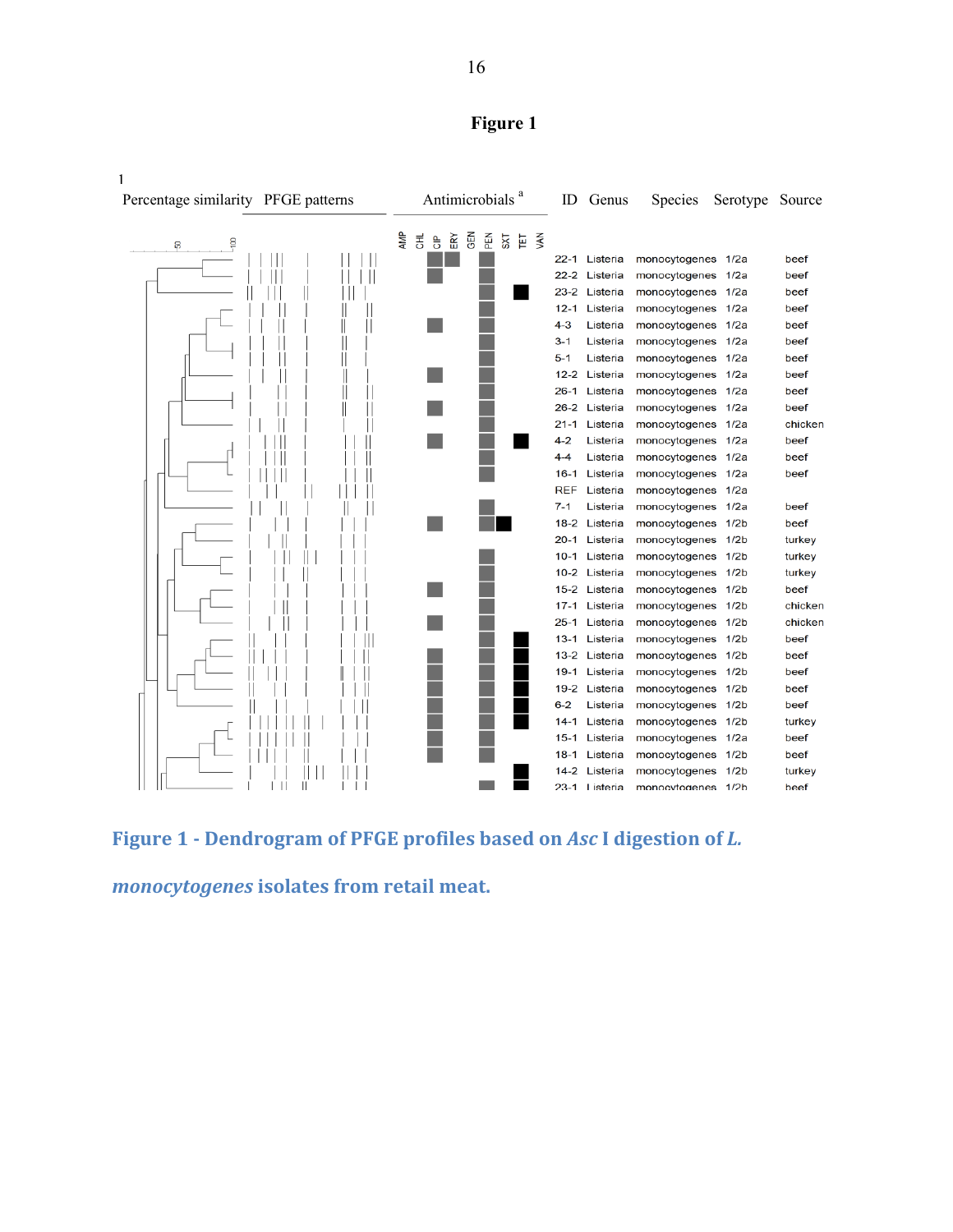| <b>Meat</b>   | No. of  | No. of Listeria+ | No. of <i>Listeria</i> + samples |                  |               |  |
|---------------|---------|------------------|----------------------------------|------------------|---------------|--|
| category      | samples | samples $(\% )$  | L. <i>innocua</i>                | L. monocytogenes | L. welshimeri |  |
| <b>Beef</b>   | 133     | 45(33.8)         | 12                               | 18               | 17            |  |
| Chicken       | 65      | 19(29.2)         | 5                                | $\overline{4}$   | 14            |  |
| <b>Turkey</b> | 45      | 10(22.2)         | 5                                | $\overline{4}$   | 4             |  |
| <b>Total</b>  | 243     | 74 (30.4)        | 22                               | 26               | 35            |  |
|               |         |                  |                                  |                  |               |  |

**Table 1: Contamination of** *Listeria* **species in retail meat samples**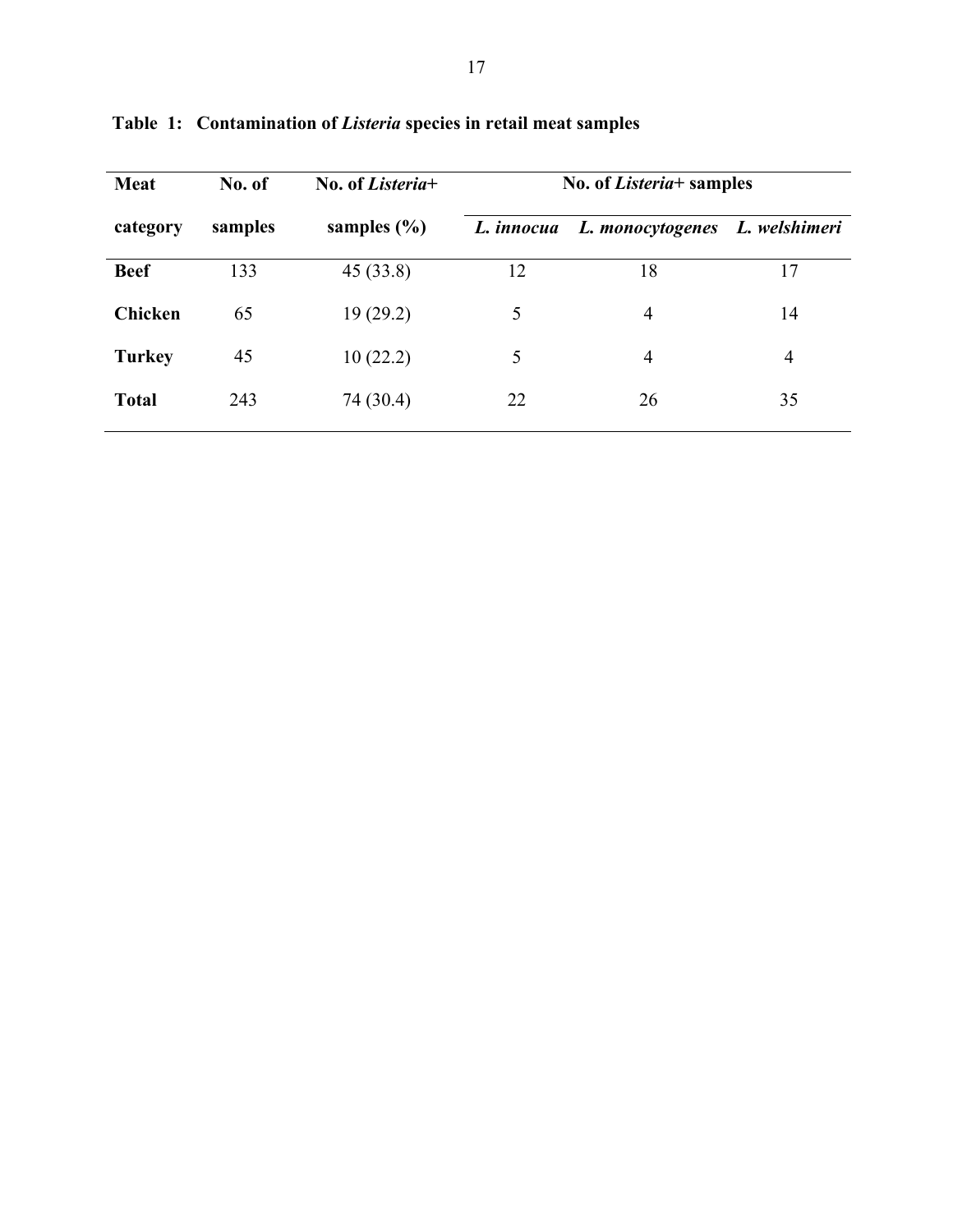|                       | No. of antimicrobial-resistant Listeria (%) |            |               |              |  |  |  |
|-----------------------|---------------------------------------------|------------|---------------|--------------|--|--|--|
| <b>Antimicrobials</b> | L. monocytogenes                            | L. innocua | L. welshimeri | <b>Total</b> |  |  |  |
|                       | $(n = 44)$                                  | $(n=36)$   | $(n=58)$      | $(n=138)$    |  |  |  |
| Ampicillin            | 0(0)                                        | 1(2.8)     | 0(0)          | 1(0.7)       |  |  |  |
| Chloramphenicol       | 0(0)                                        | 0(0)       | 0(0)          | 0(0)         |  |  |  |
| Ciprofloxacin         | 0(0)                                        | 2(5.6)     | 2(3.4)        | 4(2.9)       |  |  |  |
| Erythromycin          | 1(2.1)                                      | 0(0)       | 0(0)          | 1(0.7)       |  |  |  |
| Gentamicin            | 1(2.1)                                      | 0(0)       | 1(1.7)        | 2(1.4)       |  |  |  |
| Penicillin            | 0(0)                                        | 1(2.8)     | 0(0)          | 1(0.7)       |  |  |  |
| Sulfamethoxazole-     |                                             |            |               |              |  |  |  |
| trimethoprim          | 1(2.1)                                      | 0(0)       | 0(0)          | 1(0.7)       |  |  |  |
| Tetracycline          | 13(27.1)                                    | 9(25.0)    | 0(0)          | 22(15.9)     |  |  |  |
| Vancomycin            | 0(0)                                        | 1(2.8)     | 2(3.4)        | 3(2.2)       |  |  |  |
| <b>Total</b>          | 15(34.1)                                    | 13(36.1)   | 4(6.9)        | 32(23.2)     |  |  |  |
|                       |                                             |            |               |              |  |  |  |

**Table 2**: **Distribution of antimicrobial-resistant** *Listeria* **species in this study**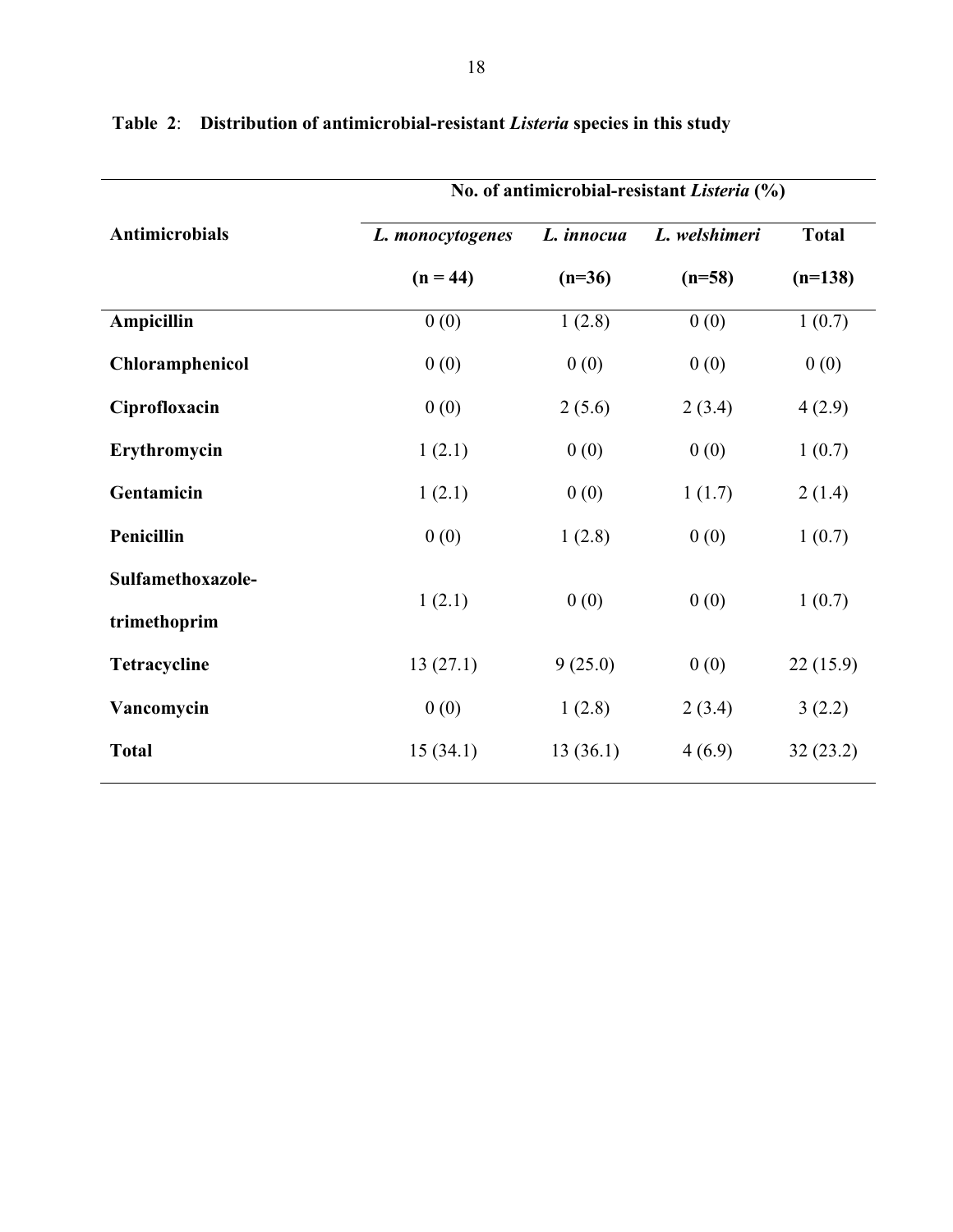#### **REFERENCES**

- 1. Indrawattana, N., et al., *Prevelance of Listeria monocytogenes in raw meats marketed in Bangkok and characterization of the isolates by phenotypic and molecular methods.* J. of Health, Population and Nutrition, 2011(1): p. 26-38.
- 2. Sleator, R.D. and C.G. Gahan, *A postgenomic appraisal of osmotolerance in Listeria monocytogenes.* Appl Environ Microbiology, 2003. **69**(1): p. 1-9.
- 3. Liu, D., L. Lawrence, and e. al., *A multiplex PCR for species- and virulence-specific determination of LIsteria monocytogenes.* J. Microbiol Methods, 2007. **71**(2): p. 133-140.
- 4. Bula, C.J., J. Bille, and e. al., *An epidemic of food-borne listeriosis in western Switzerland: description of 57 cases involving adults. .* Clin. Infect. Dis, 1995. **20**(1): p. 66-72.
- 5. Schlech, W.F., *Foodborne listeriosis.* Clin Infec Dis, 2000. **31**(3): p. 770-775.
- 6. Graves, L.M., et al., *Listeria marthii sp. nov., isolated from the natural environment, Finger Lakes National Forest.* Int J Syst Evol Microbiol, 2010. **60**(Pt 6): p. 1280-8.
- 7. Leclercq, A., et al., *Listeria rocourtiae sp. nov.* Int J Syst Evol Microbiol, 2010. **60**(Pt 9): p. 2210-4.
- 8. Walsh, D., Duffy, G., Sheridan, J.J., Blair, I.S. and McDowell, D.A., *Antibiotic resistance among Listeria, including Listeria monocytogenes, in retail foods.* Journal of Applied Microbiology, 2001. **90**: p. 517-522.
- 9. Arslan, S. and F. Ozdemir, *Prevalence and antimicrobial resistance of Listeria spp. in homemade white cheese.* Food Control 2008. **19**: p. 360-363.
- 10. Sauders, B.D., et al., *. Diversity of Listeria species in urban and natural environments. .* Applied and Environmental Microbiology 2012. **78**: p. 4420-4433.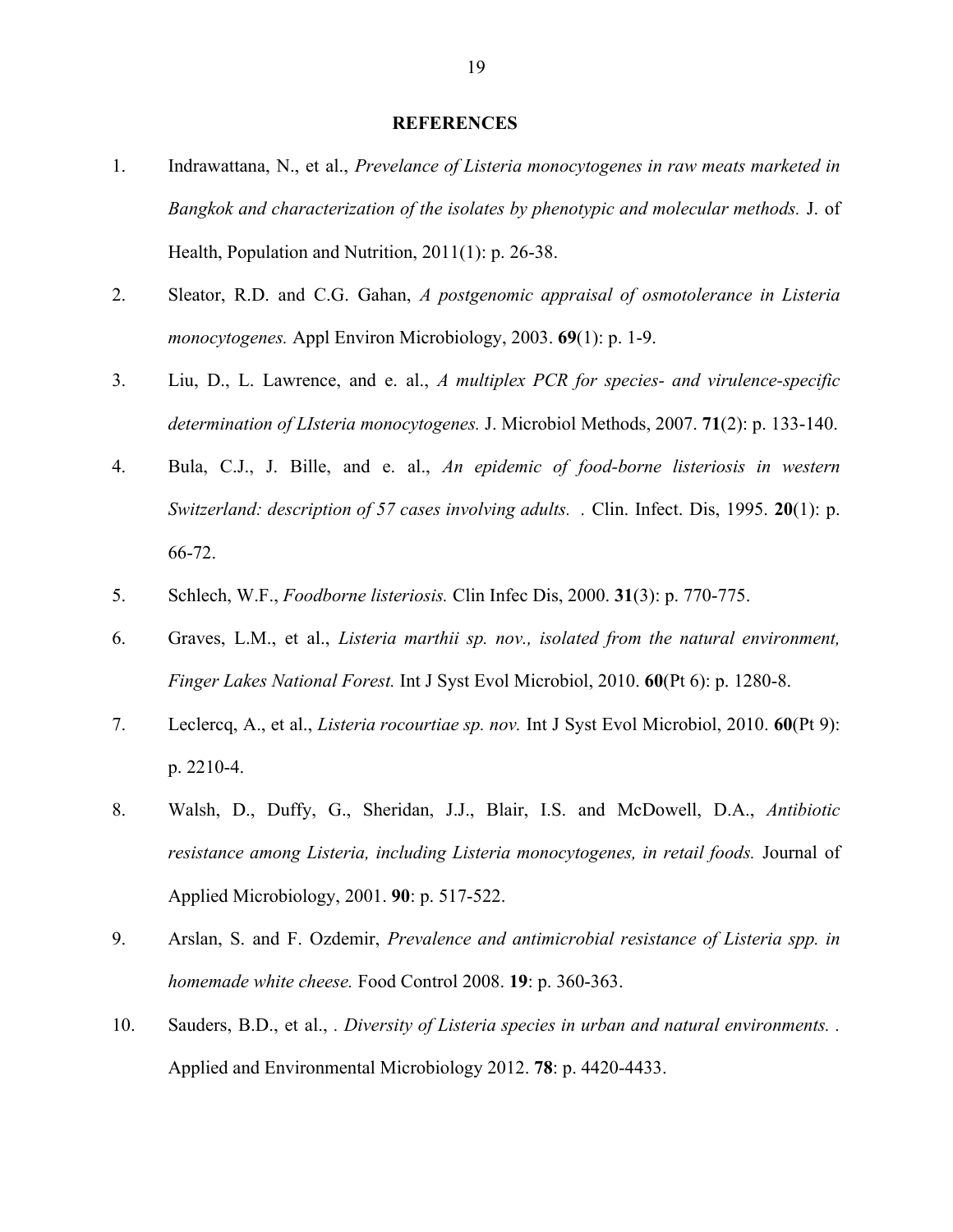- 11. Vazquez-Boland, J.A., et al., *Listeria pathogenesis and molecular virulence determinants.* Clin Microbiol Rev, 2001. **14**(3): p. 584-640.
- 12. *Centers for Disease Control and Prevention. Vital signs: listeria illnesses, deaths, and outbreaks - United States, 2009-2011.* MMWR Morbidity and mortality weekly report., 2013. **62**(22): p. 448-52.
- 13. McLauchlin, J. and R.T.e.a. Mitchell, *Listeria monocytogenes and listeriosis: a review of hazard characterization for use in microbiological risk assessment of foods.* Int J Food Microbiology 2004. **92**(1): p. 15-33.
- 14. Schlech, W.F., 3rd, *Foodborne listeriosis.* Clin Infect Dis, 2000. **31**(3): p. 770-5.
- 15. Buffer, J.L., et al., *Health Professionals' Knowledge and Understanding about Listeria monocytogenes Indicates a Need for Improved Professional Training.* Journal of Food Protection, 2012. **75**: p. 1310-1316.
- 16. Poyart-Salmeron, C., et al., *Transferable plasmid-mediated antibiotic resistance in Listeria monocytogenes.* Lancet, 1990. **335**(8703): p. 1422-6.
- 17. Phillips, I., Casewell M., et al., *Does the use of antibiotics in food animals pose a risk to human health? A critical review of published data.* Journal of Antimicrobial Chemotherapy, 2004. **53**(28-52).
- 18. Nilsson, O., *Vancomycin resistant enterococci in farm animals- occurrence and importance.* Vet. PathologInfection, Ecology and Epidemiology, 2012. **2**: p. 16959.
- 19. http://www.fda.gov/animalveterinary/safetyhealth/antimicrobialresistance/default.htm. *Antimicrobial Resistance. U. S. Food and Drug Administration*. 2015.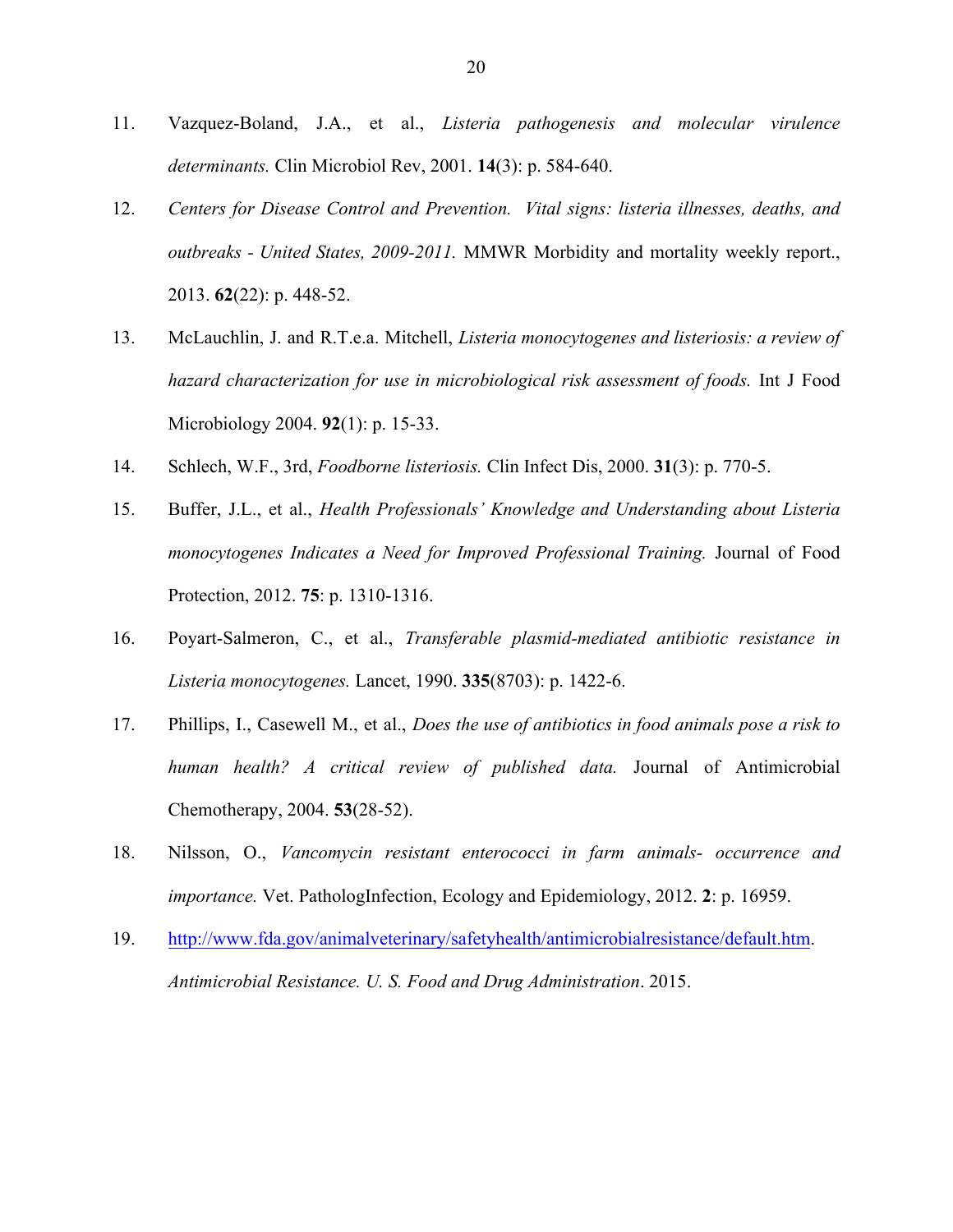- 20. U. S. Department of Health and Human Services, F.a.D.A., Center for Veterinary Medicine., *The Judicious Use of Medically Important Antimicrobial Drugs in Food-Producing Animals.* http://www.regulations.gov 2012.
- 21. Zhang, Y., et al., *Characterization of Listeria monocytogenes isolated from retail foods.* Int J Food Microbiol, 2007. **113**(1): p. 47-53.
- 22. Davis, J.A. and C.R. Jackson, *Comparative antimicrobial susceptibility of Listeria monocytogenes, L. innocua, and L. welshimeri.* Microb Drug Resist, 2009. **15**(1): p. 27- 32.
- 23. Charpentier, E. and P. Courvalin, *Antibiotic resistance in Listeria spp.* Antimicrob Agents Chemother, 1999. **43**(9): p. 2103-8.
- 24. Hansen, J.M., P. Gerner-Smidt, and B. Bruun, *Antibiotic susceptibility of Listeria monocytogenes in Denmark 1958-2001.* APMIS, 2005. **113**(1): p. 31-6.
- 25. Lorber, B., *Listeriosis.* Clin Infect Dis, 1997. **24**(1): p. 1-9; quiz 10-1.
- 26. Troxler, R., et al., *Natural antibiotic susceptibility of Listeria species: L. grayi, L. innocua, L. ivanovii, L. monocytogenes, L. seeligeri and L. welshimeri strains.* Clinical Microbiology and Infection, 2000. **6**: p. 525-535.
- 27. Charpentier, E., et al., *Incidence of antibiotic resistance in Listeria species.* J Infect Dis, 1995. **172**(1): p. 277-81.
- 28. Roberts, M.C., et al., *Transferable erythromycin resistance in Listeria spp. isolated from food.* Appl Environ Microbiol, 1996. **62**(1): p. 269-70.
- 29. Kim, J.W., R.M. Siletzky, and S. Kathariou, *Host ranges of Listeria-specific bacteriophages from the turkey processing plant environment in the United States.* Appl Environ Microbiol, 2008. **74**(21): p. 6623-30.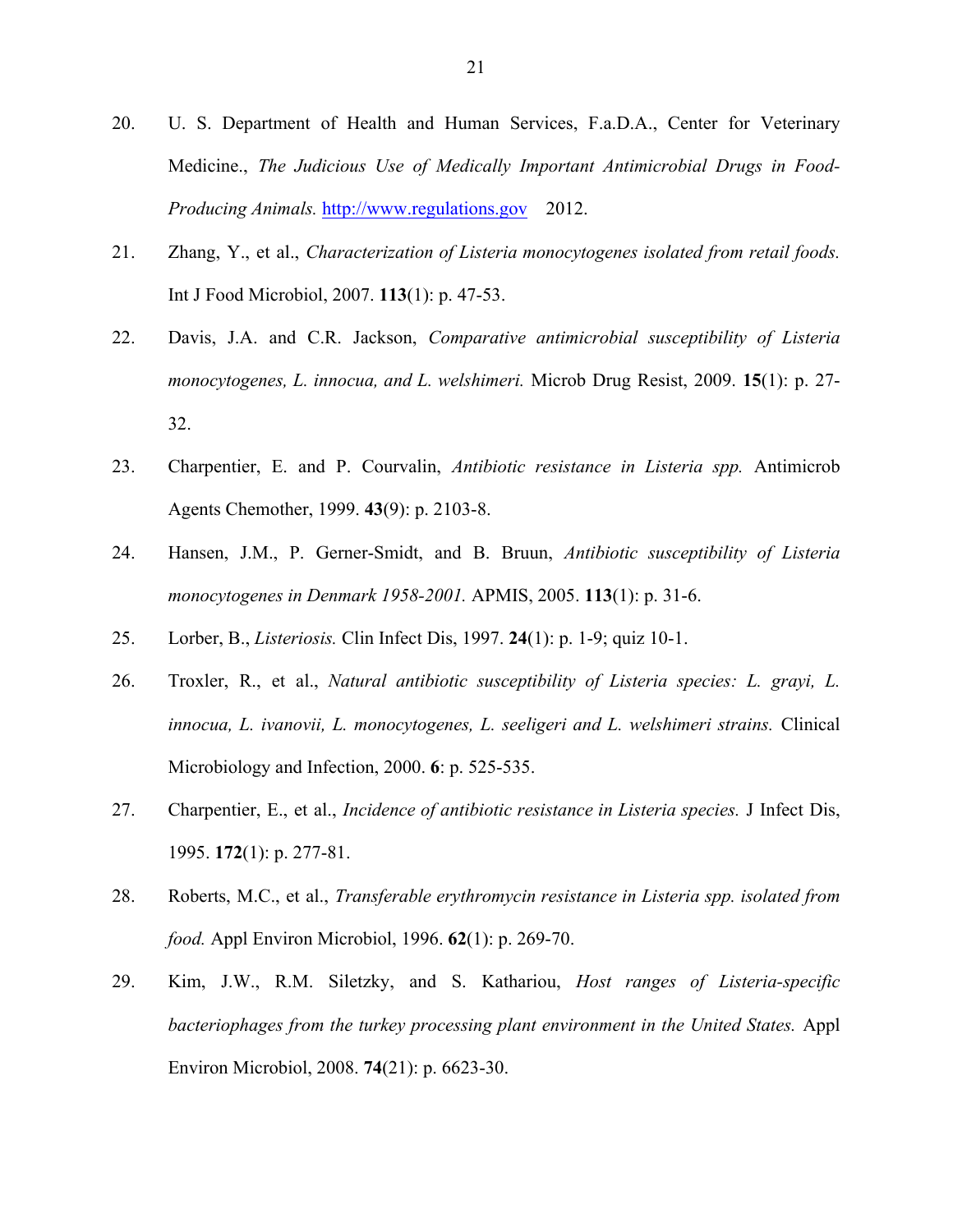- 30. Mereghetti, L., et al., *Low sensitivity of Listeria monocytogenes to quaternary ammonium compounds.* Appl Environ Microbiol, 2000. **66**(11): p. 5083-6.
- 31. Mullapudi, S., R.M. Siletzky, and S. Kathariou, *Heavy-metal and benzalkonium chloride resistance of Listeria monocytogenes isolates from the environment of turkey-processing plants.* Appl Environ Microbiol, 2008. **74**(5): p. 1464-8.
- 32. Administration., U.S.F.a.D., *Bacteriological Analytical Manual: Detection and Enumeration of Listeria monocytogenes. .* 2011.
- 33. Chen, Y. and S.J. Knabel, *Multiplex PCR for simultaneous detection of bacteria of the genus Listeria, Listeria monocytogenes, and major serotypes and epidemic clones of L. monocytogenes.* Appl Environ Microbiol, 2007. **73**(19): p. 6299-304.
- 34. Institute., C.a.L.S., *Performance standards for antimicrobial disk susceptibility tests. Approved standard, 10th ed. CLSI publication M02-A10. Clinical and Laboratory Standards Institute, Wayne, PA. .* 2009.
- 35. Borucki, M.K. and D.R. Call, *Listeria monocytogenes serotype identification by PCR.* J Clin Microbiol, 2003. **41**(12): p. 5537-40.
- 36. Graves, L.M. and B. Swaminathan, *PulseNet standardized protocol for subtyping Listeria monocytogenes by macrorestriction and pulsed-field gel electrophoresis.* Int J Food Microbiol, 2001. **65**(1-2): p. 55-62.
- 37. El-Shenawy, M., J. Manes, and J.M. Soriano, *Listeria spp. in Street-Vended Ready-to-Eat Foods.* Interdiscip Perspect Infect Dis, 2011. **2011**: p. 968031.
- 38. Kovacevic, J., L.R. Mesak, and K.J. Allen, *Occurrence and characterization of Listeria spp. in ready-to-eat retail foods from Vancouver, British Columbia.* Food Microbiol, 2012. **30**(2): p. 372-8.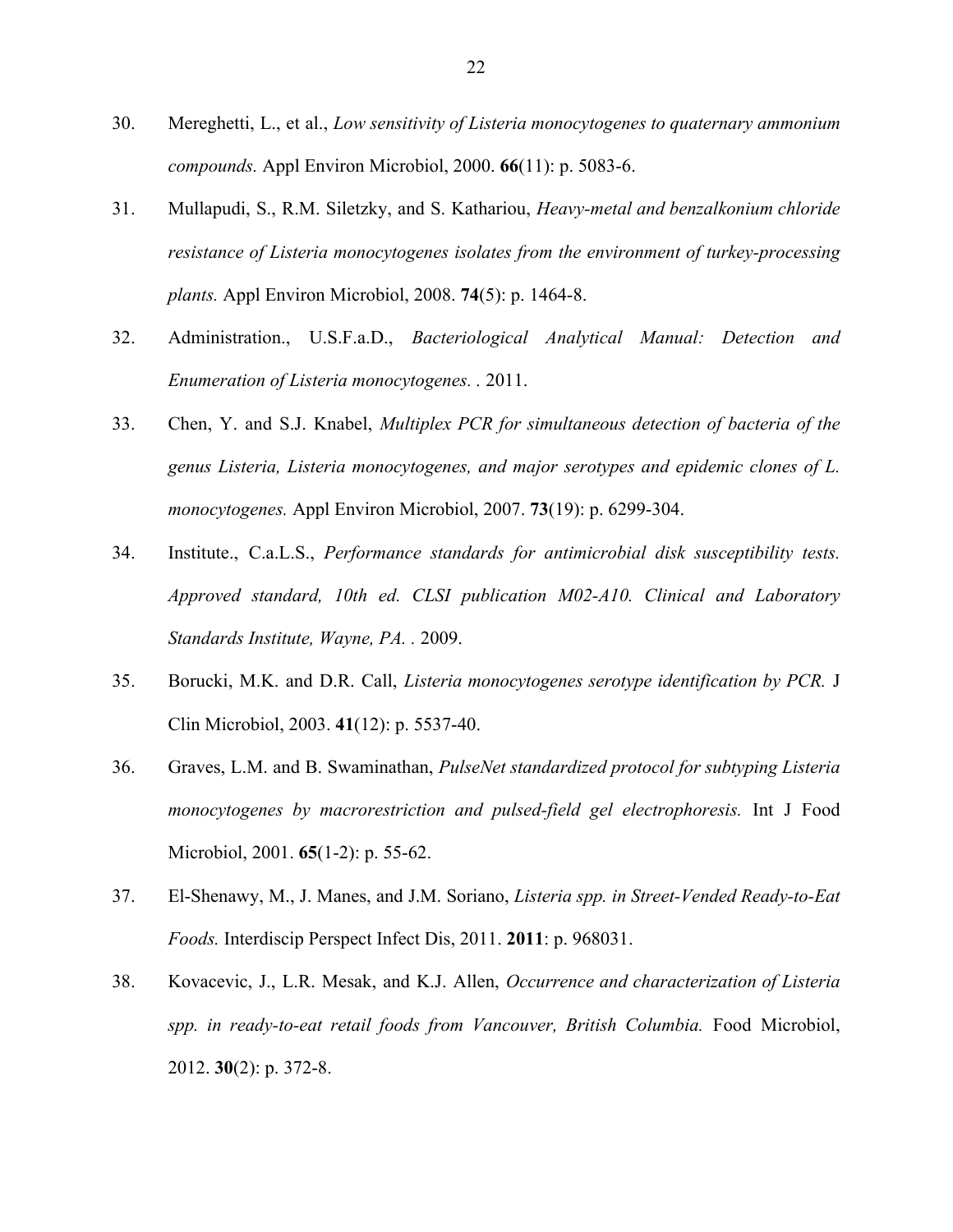- 39. Chen, B.Y., et al., *Antibiotic resistance in Listeria species isolated from catfish fillets and processing environment.* Lett Appl Microbiol, 2010. **50**(6): p. 626-32.
- 40. Jones, E.M. and A.P. MacgGowan, *Antimicrobial chemotherapy of human infection due to Listeria monocytogenes.* European Journal of Clinical Microbiology and Infectious Diseases, 1995. **14**: p. 165-175.
- 41. Conter, M., et al., *Characterization of antimicrobial resistance of foodborne Listeria monocytogenes. .* . International Journal of Food Microbiology 2009. **128**: p. 497-500.
- 42. de Niederhausern, S., et al., *Glycopeptide-resistance transferability from vancomycinresistant enterococci of human and animal source to Listeria spp.* Letters in Applied Microbiology 2004. **39**(de Niederhausern, S., Sabia, C., Messi, P., Guerrieri, E., Manicardi, G., Bondi, M. 2004. Glycopeptide-resistance transferability from vancomycin-resistant enterococci of human and animal source to Listeria spp. Letters in Applied Microbiology 39, 483-489.): p. 483-489.
- 43. Franco Abuin, C.M., et al., *Susceptibilities of Listeria species isolated from food to nine antimicrobial agents.* Antimicrob Agents Chemother, 1994. **38**(7): p. 1655-7.
- 44. Li, Q., J.S. Sherwood, and C.M. Logue, *Antimicrobial resistance of Listeria spp. recovered from processed bison.* Lett Appl Microbiol, 2007. **44**(1): p. 86-91.
- 45. Orsi, R.H., H.C. den Bakker, and M. Wiedmann, *Listeria monocytogenes lineages: Genomics, evolution, ecology, and phenotypic characteristics.* Int J Med Microbiol, 2011. **301**(2): p. 79-96.
- 46. Cartwright, E.J., et al., *Listeriosis outbreaks and associated food vehicles, United States, 1998-2008.* Emerging infectious diseases., 2013. **19**(1): p. 1-9.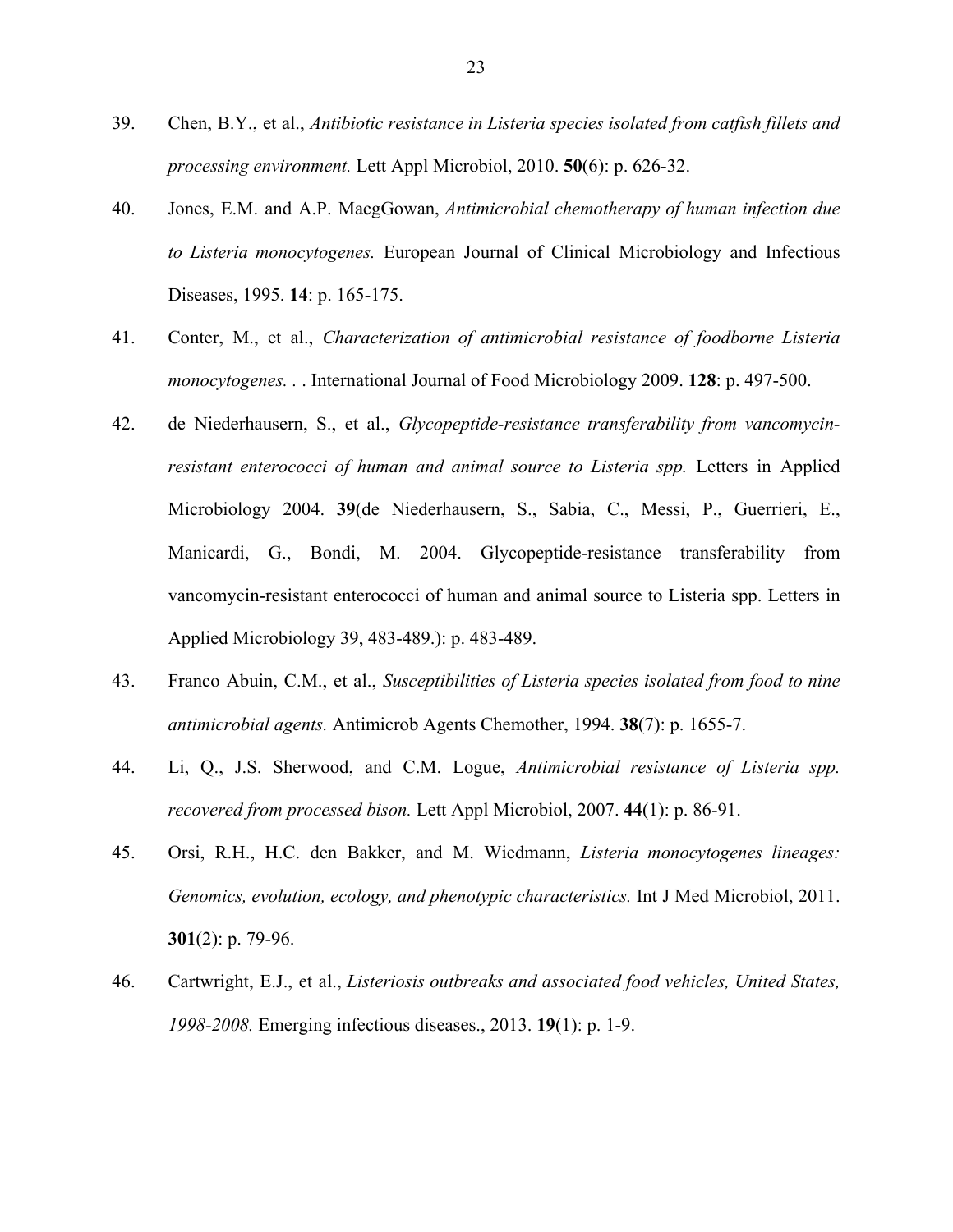#### **ABSTRACT**

## **ANTIMICROBIAL-RESISTANT** *LISTERIA* **SPECIES FROM RETAIL MEAT IN METRO DETROIT**

by

#### **LIZIANE S. DA ROCHA**

#### **December 2015**

**Advisor:** Dr. Yifan Zhang

**Major:** Nutrition and Food Science

**Degree:** Master of Science

A total of 138 *Listeria* isolates, including 58 *Listeria welshimeri,* 44 *Listeria monocytogenes,* and 36 *Listeria innocua,* from retail meat were characterized by antimicrobial susceptibility tests against nine antimicrobials. In addition, the 44 *L. monocytogenes* were analyzed by serotype identification using PCR and genotyping using pulsed-filed gel electrophoresis (PFGE). Resistance to one or two antimicrobials was observed in 32 *Listeria* (23.2%). No multidrug resistance was identified. Tetracycline resistance was the most common resistance phenotype and identified in 22 *Listeria* isolates. Low prevalence of resistance to ciprofloxacin, erythromycin, gentamicin, and vancomycin was also detected. *L. innocua* demonstrated the highest overall prevalence of antimicrobial resistance, being 36.1%, followed by 34.1% in *L. monocytogenes*, and 6.9% in *L. welshimeri*. Serotypes 1/2a, 1/2b, and 4b were identified in 19, 23, and one *L. monocytogenes*, respectively. One isolate was untypeable. Fifteen *L. monocytogenes* were antimicrobial resistant (12 of 1/2b, 2 of 1/2a, and 1 of serotype untypeable). A diverse population of *L. monocytogenes* was identified as evidenced by multiple PFGE patterns in the 44 isolates. The data indicate that *Listeria* contamination is common in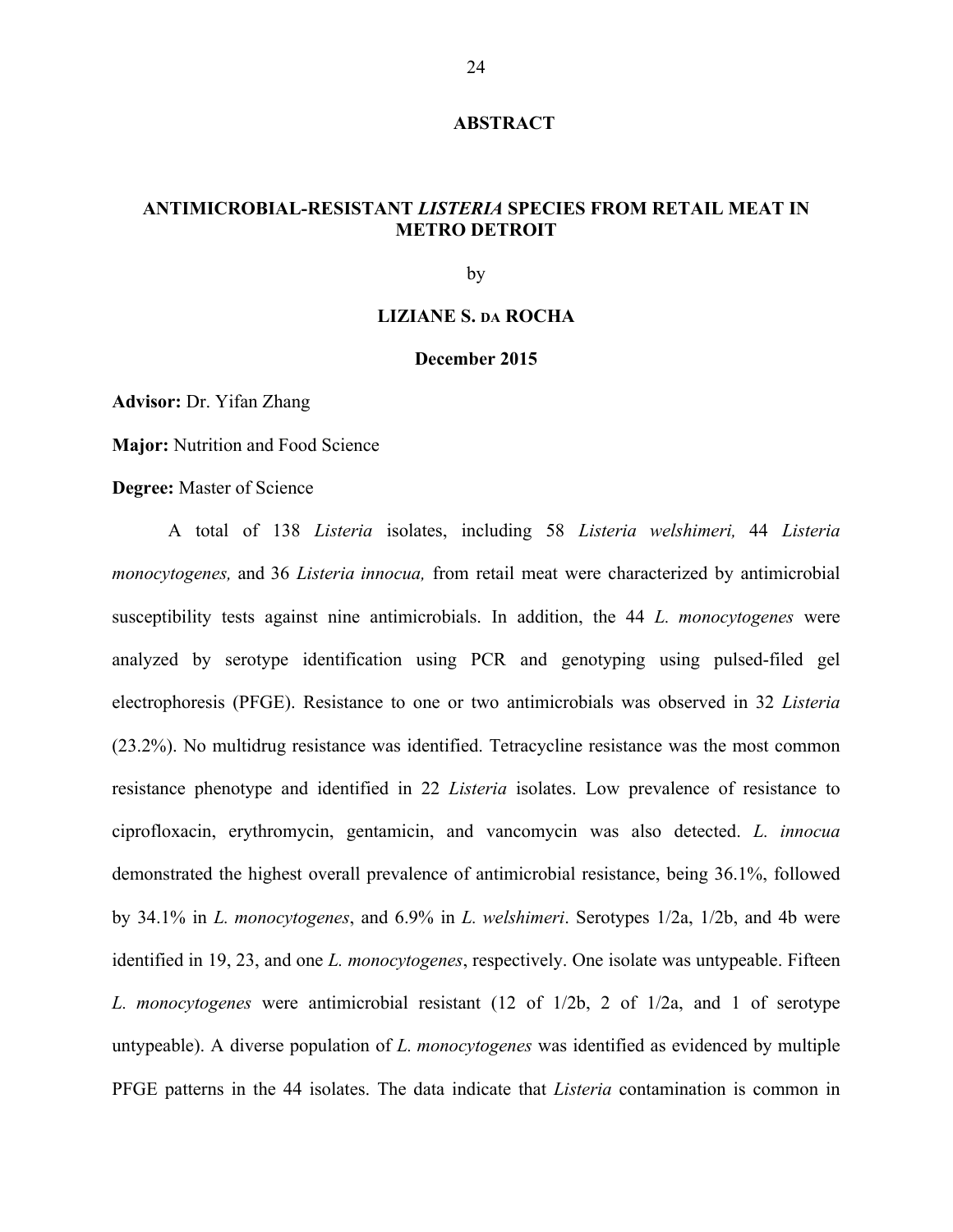retail meat. Although antimicrobial resistance still occurs at low prevalence, multiple *Listeria* species can serve as reservoir of antimicrobial resistance. Variation of antimicrobial susceptibilities in *L. monocytogenes* serotypes may exist.